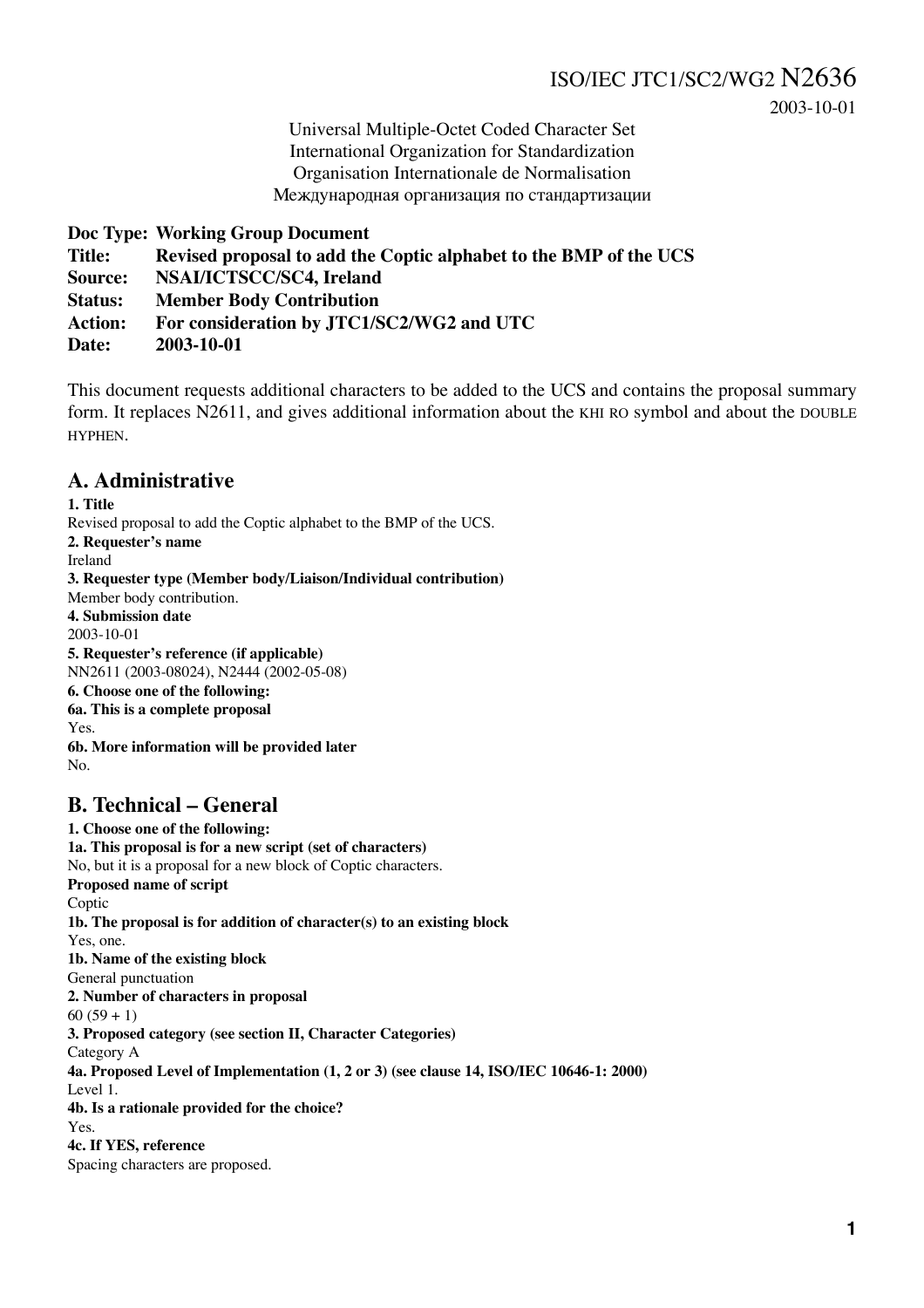**5a. Is a repertoire including character names provided?**

Yes.

**5b. If YES, are the names in accordance with the character naming guidelines in Annex L of ISO/IEC 10646-1: 2000?** Yes.

**5c. Are the character shapes attached in a legible form suitable for review?**

Yes.

**6a. Who will provide the appropriate computerized font (ordered preference: True Type, or PostScript format) for publishing the standard?**

Michael Everson. TrueType.

**6b. If available now, identify source(s) for the font (include address, e-mail, ftp-site, etc.) and indicate the tools used:** Michael Everson, Fontographer.

**7a. Are references (to other character sets, dictionaries, descriptive texts etc.) provided?**

Yes, see bibliography below.

**7b. Are published examples of use (such as samples from newspapers, magazines, or other sources) of proposed characters attached?**

Yes.

**8. Does the proposal address other aspects of character data processing (if applicable) such as input, presentation, sorting, searching, indexing, transliteration etc. (if yes please enclose information)?** Yes, see below.

**9. Submitters are invited to provide any additional information about Properties of the proposed Character(s) or Script that will assist in correct understanding of and correct linguistic processing of the proposed character(s) or script. Examples of such properties are: Casing information, Numeric information, Currency information, Display behaviour information such as line breaks, widths etc., Combining behaviour, Spacing behaviour, Directional behaviour, Default Collation behaviour, relevance in Mark Up contexts, Compatibility equivalence and other Unicode normalization related information. See the Unicode standard at http://www.unicode.org for such information on other scripts. Also see Unicode Character Database http://www.unicode.org/Public/UNIDATA/ UnicodeCharacterDatabase.html and associated Unicode Technical Reports for information needed for consideration by the Unicode Technical Committee for inclusion in the Unicode Standard.**

Yes, see Unicode properties below.

### **C. Technical – Justification**

**1. Has this proposal for addition of character(s) been submitted before? If YES, explain.**

Yes. N1658, N2444. UTC has recently acknowledged the need to disunify Coptic from Greek.

**2a. Has contact been made to members of the user community (for example: National Body, user groups of the script or characters, other experts, etc.)?**

Yes.

**2b. If YES, with whom?**

Stephen Emmel representing the International Association for Coptic Studies (IACS)

**2c. If YES, available relevant documents**

N2444

**3. Information on the user community for the proposed characters (for example: size, demographics, information technology use, or publishing use) is included?**

Scholarly, ecclesiastical, and library communities.

**4a. The context of use for the proposed characters (type of use; common or rare)**

Characters are used to write the Coptic language.

**4b. Reference**

See below.

**5a. Are the proposed characters in current use by the user community?**

Yes. **5b. If YES, where?**

By scholars, ecclesiastical researchers, Coptic Christians, and librarians.

**6a. After giving due considerations to the principles in Principles and Procedures document (a WG 2 standing document) must the proposed characters be entirely in the BMP?**

Yes.

**6b. If YES, is a rationale provided?**

Yes.

**6c. If YES, reference**

Accordance with the Roadmap. Other Coptic characters are encoded in the Greek and Coptic block.

**7. Should the proposed characters be kept together in a contiguous range (rather than being scattered)?**

Yes, they should be encoded in a single block as presented here.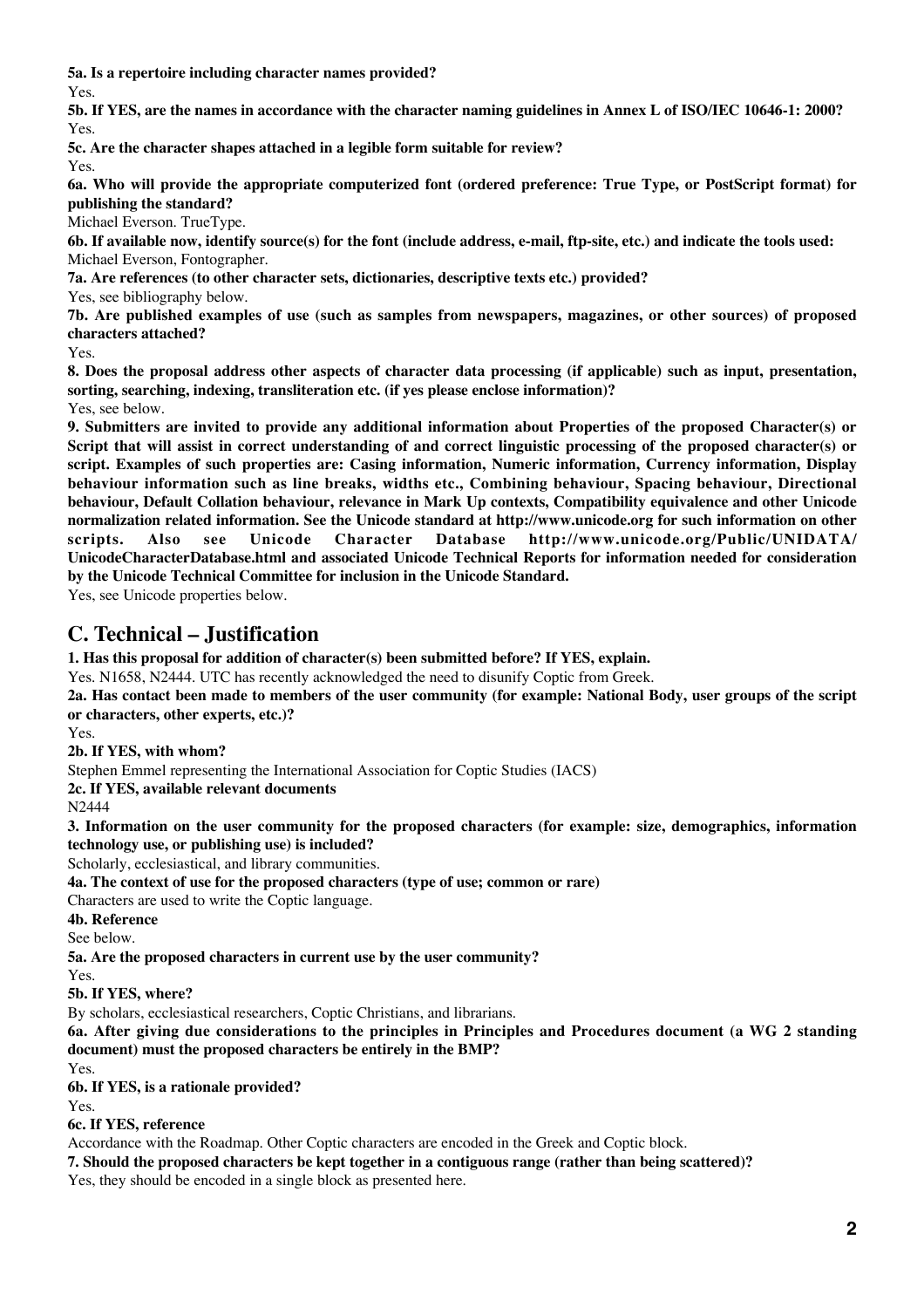**8a. Can any of the proposed characters be considered a presentation form of an existing character or character sequence?** Yes.

**8b. If YES, is a rationale for its inclusion provided?**

Yes.

**8c. If YES, reference**

Coptic characters are similar to, but not identical to, Greek characters, and Copticists need to distinguish the two in plain text. **9a. Can any of the proposed characters be encoded using a composed character sequence of either existing characters or other proposed characters?**

No.

**9b. If YES, is a rationale for its inclusion provided?**

**9c. If YES, reference**

**10a. Can any of the proposed character(s) be considered to be similar (in appearance or function) to an existing character?**

Yes.

**10b. If YES, is a rationale for its inclusion provided?**

Yes.

**10c. If YES, reference**

The more generic U+2627 CHI RHO must be considered to be a logotype derived from two Greek letters; the KHI RO proposed here is derived from two Coptic letters, and is used in Coptic text.

**11a. Does the proposal include use of combining characters and/or use of composite sequences (see clauses 4.12 and 4.14 in ISO/IEC 10646-1: 2000)?**

Yes.

**11b. If YES, is a rationale for such use provided?**

Yes.

**11c. If YES, reference**

Combining diacritical marks.

**12a. Is a list of composite sequences and their corresponding glyph images (graphic symbols) provided?**

No.

**12b. If YES, reference**

**13a. Does the proposal contain characters with any special properties such as control function or similar semantics?** No.

**13b. If YES, describe in detail (include attachment if necessary)**

**14a. Does the proposal contain any Ideographic compatibility character(s)?**

No.

**14b. If YES, is the equivalent corresponding unified ideographic character(s) identified?**

**14c. If YES, reference**

# **D. Proposal**

On foot of the arguments given in N2444, the UTC and WG2 have decided to disunify the Coptic script from the Greek script. Currently the UCS encodes 7 Coptic letters (14 characters with the casing pairs); this proposal adds 26 letters (52 characters with the casing pairs), as well as several other characters needed for basic Coptic text processing, including standard logotypes used in Coptic text. It is recognized that there will be further additions required by scholars for special purposes, but the set here will allow basic Coptic text processing of, for instance, the Gospel of Thomas and other important Coptic texts. The set proposed here is the *core character set* for Coptic. (Additional characters include, at least, alphabetical characters representing the sounds in Old Nubian, namely  $\frac{d\mathbf{x}}{\partial x}$ ,  $\frac{n}{\partial y}$ ,  $\frac{n}{\partial x}$ . There are also additional script-specific symbols.)

### **Combining characters**

A number of generic characters are used in Coptic. The diaeresis (U+ 0308 <sup>-</sup>) can be used over  $\bf{r}$  and  $\bf{v}$  in syllable-initial position; the apostrophe (U+2019 ') is used to indicate the end of phonological words and clitics; the circumflex (U+0302 ˆ) is used in post-seventh century texts on vowels which form independent syllables. According to Fossey 1948, the acute accent (U+0301 ´) can be used to indicate stress; likely this is a didactic use in modern editions.

A special combining mark called the *jinkim* is used in Coptic. The *jinkim* indicates the syllabic pronunciation of a character, that is, a consonant pronounced with a reduced vowel: so  $\overline{c}$ **N** is pronounced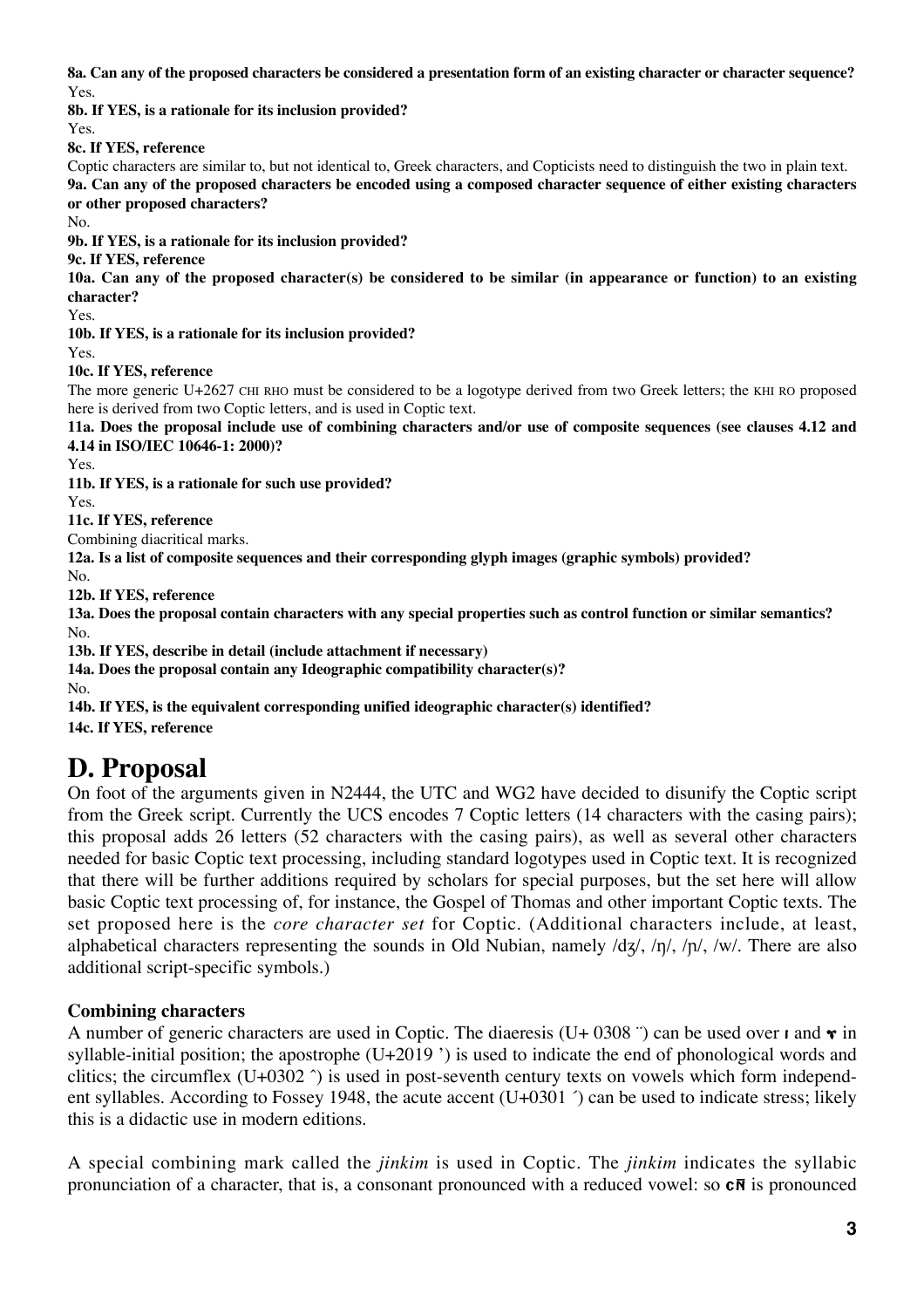[se n]. Coptic scribes treated the *jinkim* differently: in Sahidic, it looks like a macron; in Akhmimic (sometimes Fayumic), it looks like a grave; in Bohairic, it looks like a dot above. At this time we accept the proposal to unify these with macron (U+ 0304 <sup>-</sup>), grave (U+ 0300  $\degree$ ), and dot above (U+ 0307  $\degree$ ). It may be the case that because of monofont issues with Greek varia or Latin macron that this may prove impractical, but at this time we are only proposing to add the core character set. We expect that the UTC and WG2 will look as favourably on an eventual disunification of the *jinkim*s from the other combining accents as they have for the disunification of Coptic letters from Greek letters, if Copticists find they have the same problems.

### **Punctuation**

A number of punctuation characters are used in Coptic. Several of these are generic punctuation characters: FULL STOP, COLON, SEMICOLON (= GREEK QUESTION MARK) and MIDDLE DOT (= GREEK ANO TELEIA) are used, and in edited texts quotation marks are used. A COPTIC FULL STOP  $\cdot \cdot$  can be used. In some didactic texts, hyphen is distinguished from a special oblique double hyphen  $\epsilon$  as can be seen in the samples below. This character has been observed in use in other scripts. We believe it should be encoded in the General Punctuation block. It forms a part of *this* proposal; we believe the evidence here is strong enough to encode it at U+2055, and we encourage UTC and WG2 not to wait for "another proposal".

#### **Numerals**

Numerals are indicated with letters of the alphabet, as in Greek; sometimes COMBINING OVERLINE U+0305 is used with them. The GREEK LOWER NUMERAL SIGN U+0375 or the COMBINING DOUBLE OVERLINE U+033F can be used to indicate multiples of 1000, so  $\bar{\mathbf{a}} = 1$ ,  $\bar{\mathbf{a}}_i$  or  $\bar{\mathbf{a}} = 1000$ ;  $\bar{\mathbf{a}}_i$   $\bar{\mathbf{a}} = 1888$ . The GREEK NUMERAL SIGN U+0374 is used for fractions, so  $\mathbf{r}' = \frac{1}{3}$ , though  $\frac{1}{2}$  is indicated by the symbol s. See figure 11. ⁄ **∕** 

### **Abbreviations**

The COMBINING OVERLINE U+0305 is also used to indicate abbreviations:  $\overline{n} \overline{n} \overline{\delta}$  for  $\overline{n} \overline{n} \epsilon \gamma u \overline{\delta}$ .

#### **Additional symbols**

In dates, the Diocletan era is indicated with a  $\mathbb{R}$  *mi ro* or  $\mathbb{R}$  *khi ro* (either originally derived from the Greek  $\chi$ 00 voc μαρτύρων 'time of martyrs'). These are conventional symbols which cannot be algorithmically decomposed. The latter must not be unified with  $U+2627$  CHI RHO because the CHI RHO is a ligature of Greek CHI and Greek RHO, and these have been disunified from Coptic KHI and Coptic RO. Therefore it is only logical (as well as necessary for the stated monofont requirement for Greek and Coptic), for the Coptic KHI RO to be likewise disunified. See figures 15 and 16 below for more information. Note the use of  $\mathbf{p}$  RO WITH STROKE as a standard abbreviation:  $\mathbf{c} \rho \mathbf{o} \mathbf{c} = \mathbf{c} \tau \mathbf{a} \mathbf{v} \rho \mathbf{o} \mathbf{c}$  'cross'; it is not a ligature of \*√∞ƒ¡., though it is probably an original ligature of the two letters *tau ro*.

#### **Character names.**

Transliterated character names taken from Coptic dialects as given in Crum are used for the Coptic letters. A chart showing these and other variants is given below. Note that we have specified five columns for Coptic. It is known that there will be more than five *non-core* additions to this script which await further study.

# Unicode Character Properties

```
2055; DOUBLE HYPHEN; Pd; 0; ON; ;;;; N;;;;;
2C80;COPTIC CAPITAL LETTER ALFA;Lu;0;L;;;;;N;;;2CA0;
2C81;COPTIC CAPITAL LETTER VIDA;Lu;0;L;;;;;N;;;2CA1;
2C82;COPTIC CAPITAL LETTER GAMMA;Lu;0;L;;;;;N;;;2CA2;
2C83;COPTIC CAPITAL LETTER DALDA;Lu;0;L;;;;;N;;;2CA3;
2C84;COPTIC CAPITAL LETTER EIE;Lu;0;L;;;;;N;;;2CA4;
2C85;COPTIC CAPITAL LETTER SOU;Lu;0;L;;;;;N;;;2CA5;
2C86;COPTIC CAPITAL LETTER ZATA;Lu;0;L;;;;;N;;;2CA6;
2C87;COPTIC CAPITAL LETTER HATE;Lu;0;L;;;;;N;;;2CA7;
2C88;COPTIC CAPITAL LETTER THETHE;Lu;0;L;;;;;N;;;2CA8;
2C89;COPTIC CAPITAL LETTER IAUDA;Lu;0;L;;;;;N;;;2CA9;
```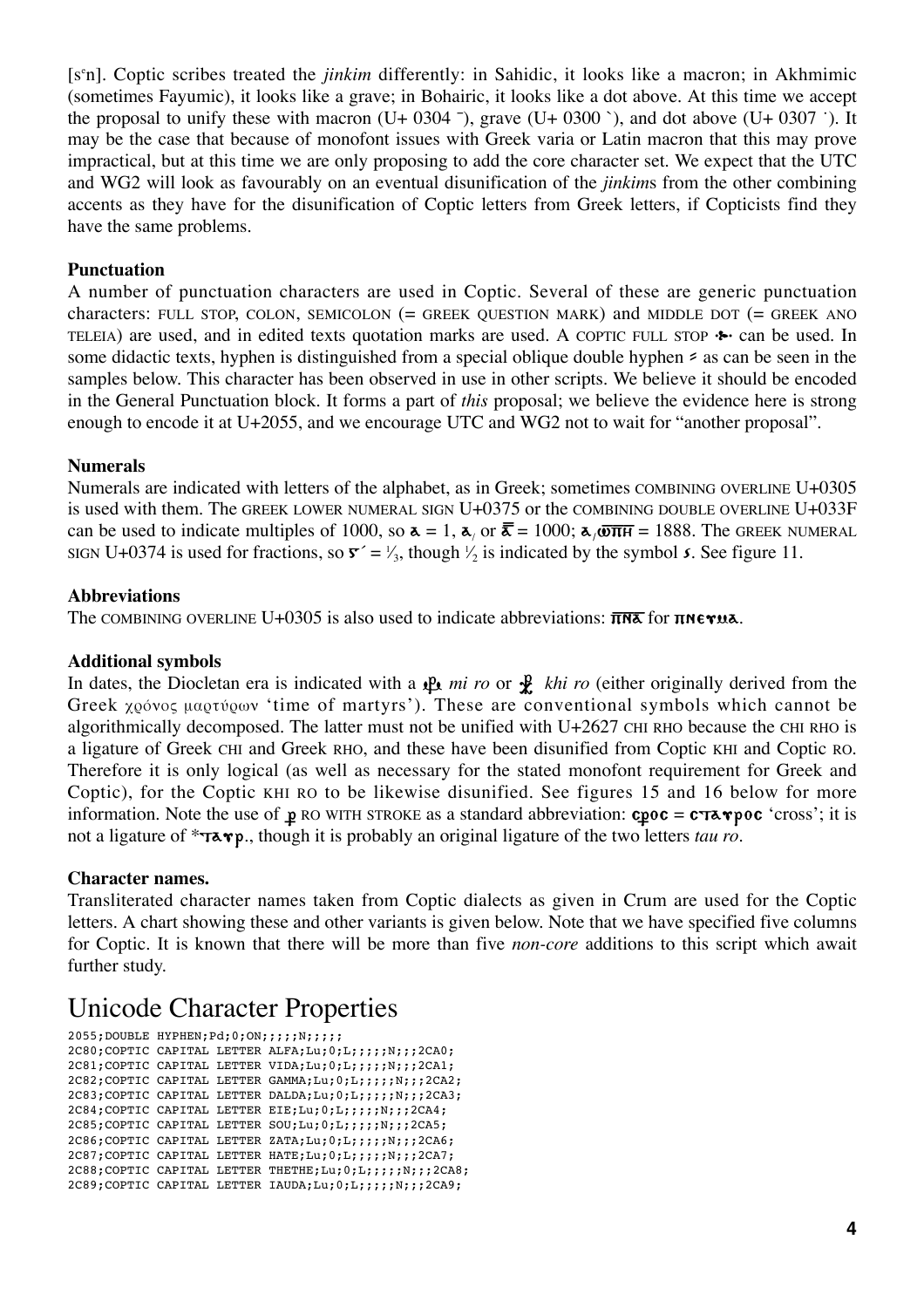```
2C8A;COPTIC CAPITAL LETTER KAPA;Lu;0;L;;;;;N;;;2CAA;
2C8B;COPTIC CAPITAL LETTER LAULA;Lu;0;L;;;;;N;;;2CAB;
2C8C;COPTIC CAPITAL LETTER MI;Lu;0;L;;;;;N;;;2CAC;
2C8D;COPTIC CAPITAL LETTER NI;Lu;0;L;;;;;N;;;2CAD;
2C8E;COPTIC CAPITAL LETTER KSI;Lu;0;L;;;;;N;;;2CAE;
2C8F;COPTIC CAPITAL LETTER O;Lu;0;L;;;;;N;;;2CAF;
2C90;COPTIC CAPITAL LETTER PI;Lu;0;L;;;;;N;;;2CB0;
2C91;COPTIC CAPITAL LETTER RO;Lu;0;L;;;;;N;;;2CB1;
2C92;COPTIC CAPITAL LETTER SIMA;Lu;0;L;;;;;N;;;2CB2;
2C93;COPTIC CAPITAL LETTER TAU;Lu;0;L;;;;;N;;;2CB3;
2C94;COPTIC CAPITAL LETTER UA;Lu;0;L;;;;;N;;;2CB4;
2C95;COPTIC CAPITAL LETTER FI;Lu;0;L;;;;;N;;;2CB5;
2C96;COPTIC CAPITAL LETTER KHI;Lu;0;L;;;;;N;;;2CB6;
2C97;COPTIC CAPITAL LETTER PSI;Lu;0;L;;;;;N;;;2CB7;
2C98;COPTIC CAPITAL LETTER OOU;Lu;0;L;;;;;N;;;2CB8;
2C99; COPTIC CAPITAL LETTER AKHMIMIC KHEI; Lu; 0; L;;;;;;N;;;2CB9;
2C9A; COPTIC CAPITAL LETTER RO WITH STROKE; Lu; 0; L;;;;;;;;;; 2CBA;
2CA0;COPTIC SMALL LETTER ALFA;Ll;0;L;;;;;N;;;2C80;;2C80
2CA1; COPTIC SMALL LETTER VIDA; Ll;0; L;;;;;N;;;2C81;;2C81
2CA2;COPTIC SMALL LETTER GAMMA;Ll;0;L;;;;;N;;;2C82;;2C82
2CA3;COPTIC SMALL LETTER DALDA;Ll;0;L;;;;;N;;;2C83;;2C83
2CA4;COPTIC SMALL LETTER EIE;Ll;0;L;;;;;N;;;2C84;;2C84
2CA5;COPTIC SMALL LETTER SOU;Ll;0;L;;;;;N;;;2C85;;2C85
2CA6;COPTIC SMALL LETTER ZATA;Ll;0;L;;;;;N;;;2C86;;2C86
2CA7;COPTIC SMALL LETTER HATE;Ll;0;L;;;;;N;;;2C87;;2C87
2CA8;COPTIC SMALL LETTER THETHE;Ll;0;L;;;;;N;;;2C88;;2C88
2CA9;COPTIC SMALL LETTER IAUDA;Ll;0;L;;;;;N;;;2C89;;2C89
2CAA;COPTIC SMALL LETTER KAPA;Ll;0;L;;;;;N;;;2C8A;;2C8A
2CAB;COPTIC SMALL LETTER LAULA;Ll;0;L;;;;;N;;;2C8B;;2C8B
2CAC;COPTIC SMALL LETTER MI;Ll;0;L;;;;;N;;;2C8C;;2C8C
2CAD;COPTIC SMALL LETTER NI;L1;0;L;;;;;N;;;2C8D;;2C8D
2CAE;COPTIC SMALL LETTER KSI;Ll;0;L;;;;;N;;;2C8E;;2C8E
2CAF;COPTIC SMALL LETTER O;Ll;0;L;;;;;N;;;2C8F;;2C8F
2CB0;COPTIC SMALL LETTER PI;Ll;0;L;;;;;N;;;2C90;;2C90
2CB1;COPTIC SMALL LETTER RO;Ll;0;L;;;;;N;;;2C91;;2C91
2CB2;COPTIC SMALL LETTER SIMA;Ll;0;L;;;;;N;;;2C92;;2C92
2CB3;COPTIC SMALL LETTER TAU;Ll;0;L;;;;;N;;;2C93;;2C93
2CB4;COPTIC SMALL LETTER UA;Ll;0;L;;;;;N;;;2C94;;2C94
2CB5;COPTIC SMALL LETTER FI;Ll;0;L;;;;;N;;;2C95;;2C95
2CB6;COPTIC SMALL LETTER KHI;Ll;0;L;;;;;N;;;2C96;;2C96
2CB7;COPTIC SMALL LETTER PSI;Ll;0;L;;;;;N;;;2C97;;2C97
2CB8;COPTIC SMALL LETTER OOU;Ll;0;L;;;;;N;;;2C98;;2C98
2CB9;COPTIC SMALL LETTER AKHMIMIC KHEI;Ll;0;L;;;;;N;;;2C99;;2C99
2CBA; COPTIC SMALL LETTER RO WITH STROKE; Ll;0; L;;;;;N;;;2C9A;;2C9A
2CBB; COPTIC SYMBOL MI RO; So; 0; N;;;;;N;;;;;;
2CBC:COPTIC SYMBOL KHI RO;So;0;N;;;;;N;;;;;
2CBD;COPTIC SYMBOL KHRISTOS;So;0;N;;;;;N;;;;;;
2CCE;COPTIC FULL STOP;Po;0;CS;;;;;N;;;;;
2CCF;COPTIC FRACTION ONE HALF;No;0;ON;;;;;1/2;N;;;;;
```
# Bibliography

Crum,W. E. 2000 (1939). *A Coptic dictionary*. Oxford: Clarendon Press. ISBN 0-19-864404-3

- Eide, Tormod, Toomas Hägg, Richard Holton Pierce, & László Török, eds. 1998. *Fontes Historiae Nubiorum: textual sources for the history of the Middle Nile region between the eighth century BC and the sixth century BC*. Vol. III, From the First to the Sixth Century AD. Bergen: Universitetet i Bergen, IKRR/Department of Greek, Latin and Egyptology. ISBN 82-91626-07-3, ISSN 0804-9408
- Fossey, Charles. 1948. *Notices sur les caractères étrangers anciens et modernes rédigées par un groupe e savants*. Nouvelle édition míse à jour à l'occasion du 21<sup>e</sup> Congrès des Orientalistes. Paris: Imprimerie Nationale de France.
- Güterbock, Hans G. & Harry A. Hoffner, eds. 1994. *The Hittite dictionary of the Oriental Insitute of the University of Chicago*. Chicago: Oriental Insitute of the University of Chicago.
- Haarmann, Harald. 1990. *Die Universalgeschichte der Schrift*. Frankfurt: Campus Verlag. ISBN 3-593- 34346-0
- Reichsdruckerei. 1924. *Alphabete und Schriftzeichen des Morgen- und Abendlandes, zum allgemeinen Gebrauch mit besonderer Berücksichtigung des Buchgewerbes. Unter Mitwerkung von Fachgelehrten zusammengestellt in der Reichsdruckerei.* Berlin: Reichsdruckerei.
- Ritner, Robert K. 1996. "The Coptic alphabet", in Daniels, Peter T., and William Bright, eds. *The world's writing systems.* New York; Oxford: Oxford University Press. ISBN 0-19-507993-0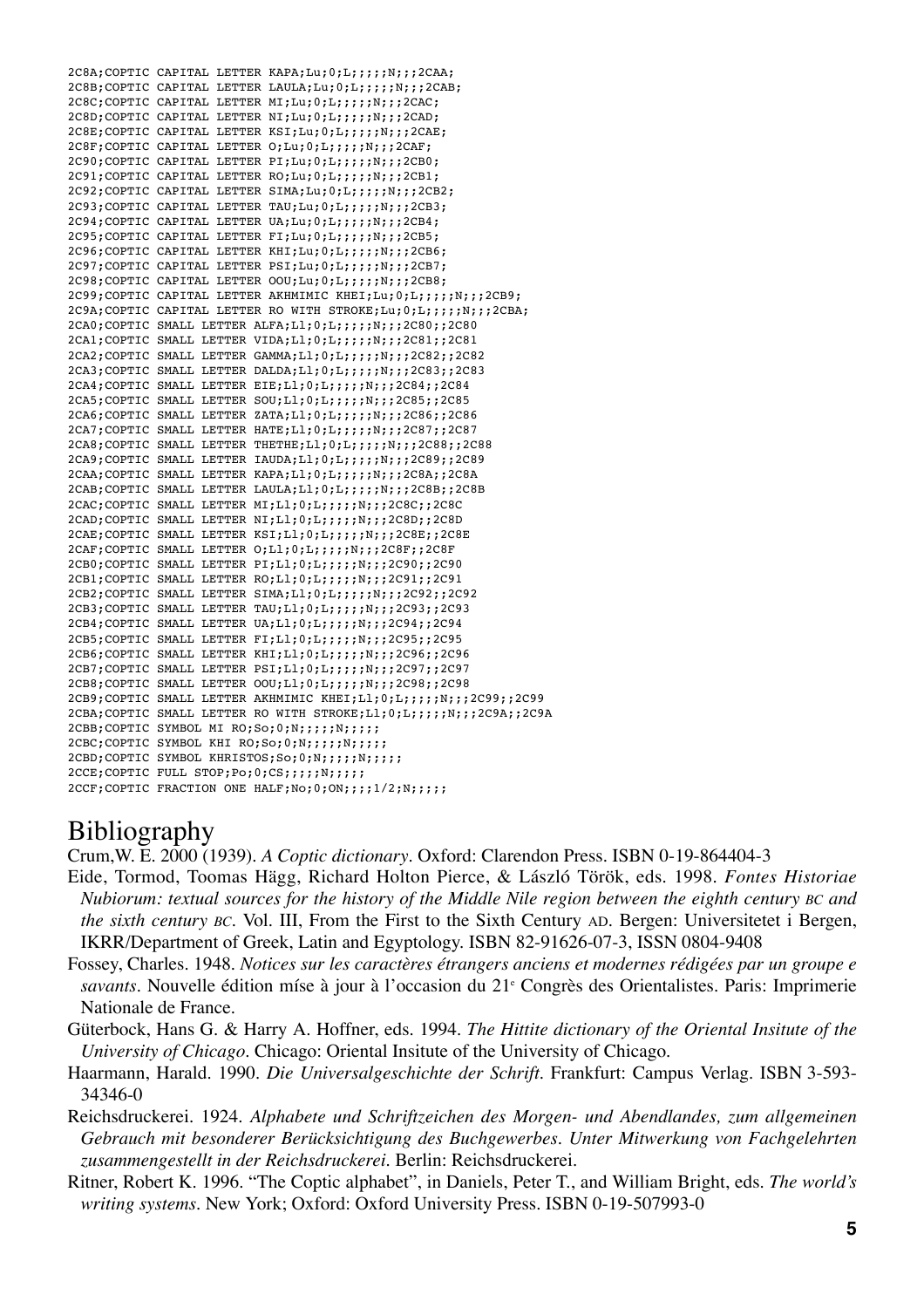Starke, Frank. 1977. *Die Funktionen der dimensionalen Kasus und Adverbien im Althethitischen*. (Studien zu den Boğazköy-Texten; 23) Wiesbaden: Otto Harrassowitz.

Taylor, Isaac. 1883. *The alphabet: an account of the origin and development of letters. Vol. 1: Semitic alphabets; Vol. 2: Aryan alphabets.* London: Kegan Paul.

Till, Walter C. 1966. *Koptische Grammatik: saïdischer Dialekt, mit Bibliographie, Lesestücken und Wörterverzeichnissen.* Leipzig: VEB Verlag Enzykopädie.

### Figures

|                         | Names.      | Values.          | COPTIC.                    | <b>GREEK</b><br>UNCIALS.                                                                |    | Names.         | Values.               | Cortic.                         |
|-------------------------|-------------|------------------|----------------------------|-----------------------------------------------------------------------------------------|----|----------------|-----------------------|---------------------------------|
| $\mathbf{I}$            | Alpha       | $\boldsymbol{a}$ | Aа                         | $\boldsymbol{\lambda}$                                                                  | 17 | P <sub>i</sub> | p, b                  | Πп                              |
| $\overline{\mathbf{2}}$ | <b>Vida</b> | $b, v$           | <b>B</b> B                 | В                                                                                       | 18 | Ro             | $\boldsymbol{\eta}^*$ | ${\bf P}$<br>ρ                  |
| 3                       | Gamma       | $\boldsymbol{g}$ | $\bm{\nabla}$ r            | г                                                                                       | 19 | Sima           | $\boldsymbol{s}$      | C<br>$\mathbf c$                |
| $\ddot{\phantom{a}}$    | Dalda       | $\boldsymbol{d}$ | $\Delta$ $\mathbf{\Delta}$ | $\blacktriangle$                                                                        | 20 | Tau            | t, d                  | ${\bf T}$ ${\bf \tau}$          |
| 5                       | Ei          | $\boldsymbol{e}$ | Еε                         | $\epsilon$                                                                              | 21 | He             | $\ddot{u}$            | $\bm{\Upsilon}$ $\bm{\Upsilon}$ |
| 6                       | So          | 6                | でゃ                         | q                                                                                       | 22 | Phi            | ph                    | Фφ                              |
| 7                       | Zita        | $\,dz$           | ζζ                         | $\mathsf{Z}% _{0}\left( \mathsf{Z}\right) \equiv\mathsf{Z}_{0}\left( \mathsf{Z}\right)$ | 23 | Khi            | kh                    | $x \infty$                      |
| 8                       | <b>Ita</b>  | $e, \bar{i}$     | Нн                         | H                                                                                       | 24 | Psi            | ps                    | ψψ                              |
| $\overline{9}$          | Thita       | th               | $\Theta$ $\Theta$          | $\Theta$                                                                                | 25 | Au             | $\bar{u}, \bar{o}$    | UΙω                             |
| 10                      | Jauta       | $\boldsymbol{i}$ | L<br>$\mathbf{I}$          | ŧ                                                                                       | 26 | Shei           | sh                    | ௶௶                              |
| 11                      | Kapa        | k                | $\kappa$ $\kappa$          | $\mathsf{I}\leqslant$                                                                   | 27 | Fei            | $\boldsymbol{f}$      | $\mathbf{q}$                    |
| 12                      | Laula       | $\mathbf{z}$     | 2 Y                        | $\lambda$                                                                               | 28 | Chei           | ch                    | рÞ                              |
| 13                      | Mi          | $\boldsymbol{m}$ | U u                        | $\mathbf{M}$                                                                            | 29 | Hori           | $\hbar$               | $3\,$ $3\,$                     |
| 14                      | Ni          | $\boldsymbol{n}$ | n H                        | N                                                                                       | 30 | Janjia         | $j$ $g$ , $dzh$       | $x \mathbf{x}$                  |
| 15                      | Ksi         | ks               | ξ ξ                        | 区                                                                                       | 31 | Tshima         | tsh                   | σσ                              |
| 16                      | O           | $\boldsymbol{o}$ | O<br>$\Omega$              | $\overline{O}$                                                                          | 32 | Ti             | ti                    | すす                              |
|                         |             |                  |                            |                                                                                         |    |                |                       |                                 |

THE COPTIC ALPHABET.

#### **Figure 1.** The Coptic alphabet, from Taylor 1883.

Die koptischen Buchstaben und ihre Umschreibung:

| $\lambda$ a             | $\mathbf{i}$ , $\mathbf{j}$ | Pr                           | $\mathbf u$                                           | š, sch  |
|-------------------------|-----------------------------|------------------------------|-------------------------------------------------------|---------|
| b                       | Кk                          | C <sub>s</sub>               | 9<br>$\mathbf{f}$                                     |         |
| $\Gamma$ g              | $\lambda$ l                 | T t                          | $\mathbf{b}$ , $\delta$ $\mathbf{b}$ , $\mathbf{c}$ h |         |
| $\mathbf{A}$ d          | Мm                          | Y u, w, y                    | $\frac{3}{2}$ b, ch                                   |         |
| $\epsilon$ $\epsilon$   | N <sub>n</sub>              | $\Phi$ ph                    | $\mathbf{2}$<br>h                                     |         |
| ZZ                      | $\lambda$ ks, x             | $x$ kh, ch                   | $\mathbf x$                                           | č, tsch |
| $H \bar{e}$ , $\hat{e}$ | 0 <sub>o</sub>              | $\mathbf{\Psi}$ ps           | 6.                                                    | c, kj   |
| $\Theta$ th             | n <sub>p</sub>              | $\omega$ $\delta$ , $\delta$ | 十<br>ti -                                             |         |

Die Namen der Buchstaben sind nur bohairisch in moderner Form erhalten und lauten nach WORRELL (UM 314ff.) fol-Form emalent und lauten nach WORRELL (UM 314ff.) fol-<br>gendermaßen<sup>2</sup>:  $\lambda$  alfa, b beda oder veda, r gamma,  $\lambda$  dalda,  $\mathbf{e}^{i\mathbf{e}}$ ,  $\mathbf{z}$  zada,  $\mathbf{e}$  h hāda,  $\mathbf{e}$  tútte,  $\mathbf{e}$  joda,  $\mathbf{e}$  k kabba,  $\mathbf{e}$  loda,  $\mathbf{e}$  mma,  $\mathbf{e}$  dalda,  $\mathbf{e}$ <br> $\mathbf{e}$  eje,  $\mathbf{z}$  zada,  $\mathbf{e}$  h hāda,  $\mathbf{e}$  tútte,  $\mathbf{e$  $n$  ni', z eksi, O ow, n bej, p rōw, c sámma, r daū,  $\gamma$  he,  $\phi$  fij,  $x$  kij,  $\gamma$  ébsi,  $\omega$   $\delta$ ,  $\alpha$  schaj,  $\alpha$  faj,  $\gamma$  chaj,  $z$  hori,  $x$  dschandscha,  $\epsilon$  schima,  $+$  dij, di.

**Figure 2.** The Coptic alphabet, from Till 1966.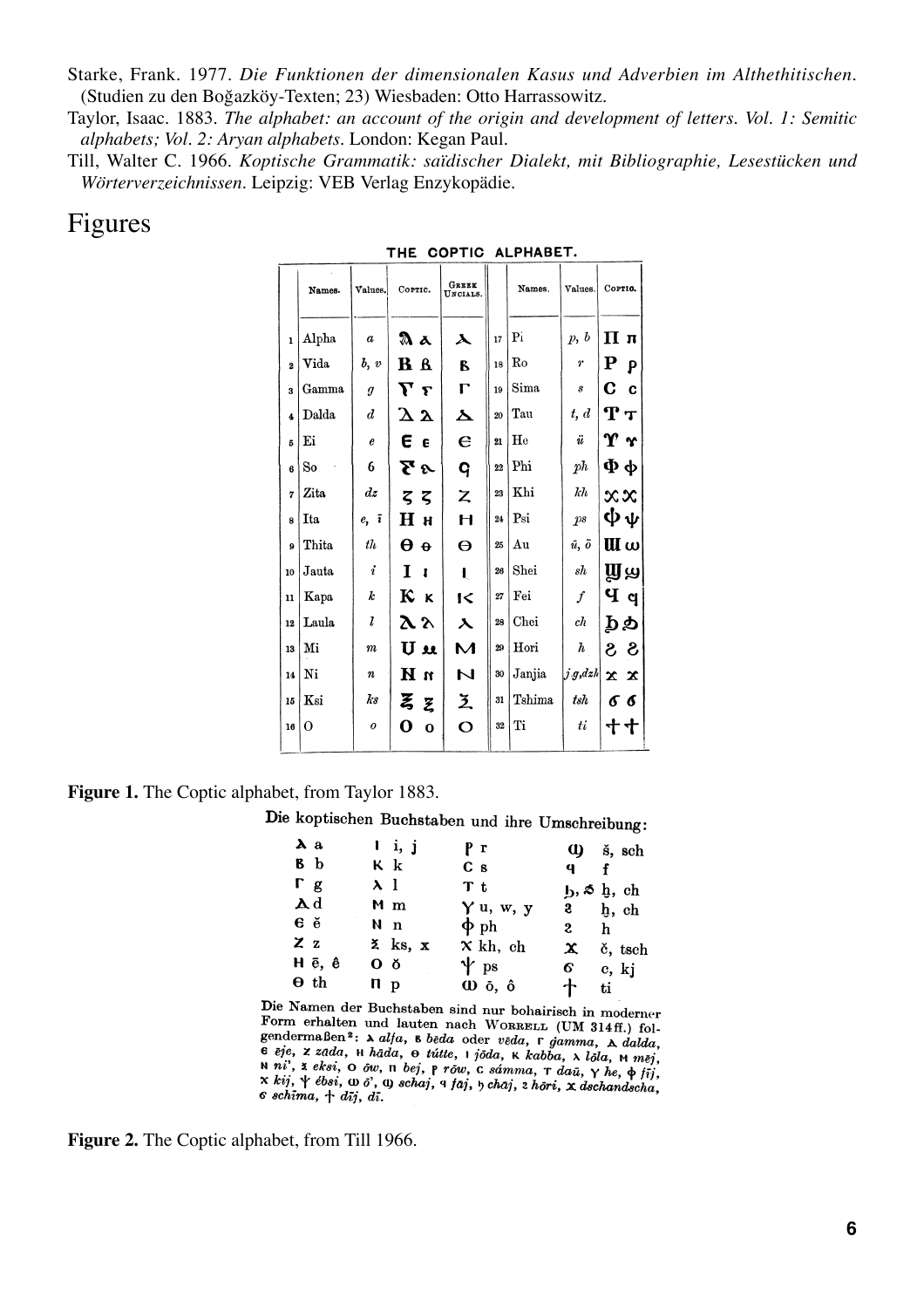# **KOPTISCH**

| Name                                                               | Zeichen                                   | Umschrift<br>und<br>Lautwert                                    | Allgemeines. Das Koptische ist die in christlicher Zeit (seit<br>dem 3. Jahrhundert) gesprochene und mit griechischen Buch-                                                                                                                                |
|--------------------------------------------------------------------|-------------------------------------------|-----------------------------------------------------------------|------------------------------------------------------------------------------------------------------------------------------------------------------------------------------------------------------------------------------------------------------------|
| Alfa                                                               | $\mathbf{a}$ a                            | a                                                               | staben geschriebene Sprache der Ägypter. Seit dem 16. Jahr-<br>hundert ist es vom Vulgärarabischen verdrängt und lebt heute<br>nur noch im bohairischen Dialekt als Kirchensprache fort (ähn-<br>lich dem Latein der katholischen Kirche). Der Name dieses |
| Vida                                                               | <b>B</b> b                                | $b\ [b,\ v]$                                                    | letzten Ausläufers der vorher mit Hieroglyphen (siehe Taf. 6)                                                                                                                                                                                              |
| Gamma                                                              | $\bm{r}$ $\bm{T}$                         | $\boldsymbol{g}$                                                | geschriebenen altägyptischen Sprache geht auf arabisch Qobt,<br>korrekter Qibt = vernanoc (Aiyv $\pi$ rios) zurück. Die koptische                                                                                                                          |
| Dalda                                                              | $\mathbf{a}$                              | d                                                               | Sprache, deren Literatur überwiegend biblisch und kirchlich ist,<br>liegt uns in mehreren Dialekten vor, den oberägyptischen des                                                                                                                           |
| Ei                                                                 | Eе                                        | $\lceil e \rceil$<br>$\boldsymbol{e}$                           | Sahidischen, Achmimischen, Fayumischen, Memphitischen und<br>dem unterägyptischen des Bohairischen (vgl. die unten mitge-                                                                                                                                  |
| Sīta                                                               | 3x                                        | z                                                               | teilte Textprobe).<br>Das Alphabet besteht aus 31 Buchstaben, die von links nach                                                                                                                                                                           |
| Hîda                                                               | Ни                                        | Ιē                                                              | rechts geschrieben werden wie die griechischen, die den Grund-<br>bestand des Alphabets bilden. Die letzten 7 Buchstaben sind der                                                                                                                          |
| Tīda                                                               | $\boldsymbol{\theta}$ o                   | $\lfloor th \lfloor t+h \rfloor$                                | demotischen Schrift entnommen, und zwar liegt zugrunde dem                                                                                                                                                                                                 |
| Jōda                                                               | $\mathbf{I}$                              | $i\left[i,j\right]$                                             | $\mathbf{y}$ demot. $\mathbf{y}$ $(\underline{\text{Mif}})$ ; q demot. $\mathbf{y}$ $(\infty)$ ;                                                                                                                                                           |
| Kappa                                                              | Кк                                        | k                                                               | $\text{Im}\left\{ \mathbf{S} \setminus \mathbf{S} \mid \mathbf{S} \right\}$ ( $\text{Im}\left\{ \mathbf{S} \right\}$ ) and $\text{Im}\left\{ \mathbf{S} \right\}$ ( $\text{Im}\left\{ \mathbf{S} \right\}$ )                                               |
| Lõla                                                               | $\lambda \lambda$                         |                                                                 | $\mathbf{r}$ dem. $\mathbf{L}\left(\begin{pmatrix} 0 \end{pmatrix}; s'$ dem. $\mathbf{L}\left(\begin{matrix} -1 \end{matrix}\right); \mathbf{t}$ dem. $\mathbf{L}\left(\begin{matrix} 0 & -1 \end{matrix}\right)$                                          |
| Mi                                                                 | Шм                                        | $\boldsymbol{m}$                                                | Das letzte Zeichen + ist also keine Ligatur aus T mit auf-<br>gesetztem 1; es drückt den Doppellaut ti aus. Der Buchstabe S                                                                                                                                |
| Ni                                                                 | n H                                       | n                                                               | kommt nur im Bohairischen vor; ihm entspricht im Achmimischen<br>2 (aus 2 mit diakritischem Strich).                                                                                                                                                       |
| Exi                                                                | Zз                                        | $\boldsymbol{x}$ [ks]                                           | Außer den vollen Vokalen und Diphthongen (die im Gegen-<br>satz zu den Hieroglyphen mit Hilfe der griechischen Buchstaben                                                                                                                                  |
| 0                                                                  | 0 о                                       | $\boldsymbol{o} \ \left[\boldsymbol{\breve{\textbf{o}}}\right]$ | geschrieben werden) kennt das Koptische noch einen unbe-<br>stimmten »Murmelvokal« », den man im Sahidischen mit einem                                                                                                                                     |
| Bi                                                                 | Πп                                        | p                                                               | über den Konsonanten gesetzten - bezeichnet (im Bohairischen<br>mit ', im Fayumischen mit ' [vgl. Textproben]): $\bar{p}$ or; CII son.                                                                                                                     |
| Ro                                                                 | $P_p$                                     | r                                                               | Die Zahlen, die im Sahidischen meist ausgeschrieben werden,<br>bezeichnet das Bohairische mit den griechischen Buchstaben-                                                                                                                                 |
| Sīma                                                               | c <sub>c</sub>                            | S                                                               | ziffern (darunter $\bar{c} = 6$ ; $\bar{F}_1 = 900$ ).                                                                                                                                                                                                     |
| Dau                                                                | ${\bf T}$ ${\bf \tau}$                    | t                                                               | Abkürzungen. Für eine Anzahl häufiger griechischer Wörter (an<br>denen die koptischen Texte reich sind) treten Abkürzungen ein:<br>$\overline{\text{IC}}$ für IHCOTC; $\overline{\chi}$ C für $\chi$ pictoc; $\overline{\text{IIIA}}$ für ППЕТМА u.a.m.    |
| He                                                                 | $\mathbf{r}$                              | y[i, y]                                                         | Worttrennung und Interpunktion. Die einzelnen Wörter werden                                                                                                                                                                                                |
| Phi                                                                |                                           | $\Phi \Phi$ $ph[p+h]$                                           | in den koptischen Handschriften nicht voneinander getrennt.<br>In unseren Drucken trennen wir der Übersichtlichkeit wegen                                                                                                                                  |
| Chi                                                                |                                           | $\mathbf{X} \mathbf{X}$   $kh[k+h]$                             | so, daß wir auch in der Schrift zusammenziehen, was sprach-<br>lich als ein Ganzes aufzufassen ist, dessen einzelne Bestandteile                                                                                                                           |
| Epsi                                                               | $\mathbf{\Psi} \mathbf{\Psi}   ps$        |                                                                 | dann noch durch Bindestriche getrennt werden können.<br>Als Interpunktionszeichen kommen in koptischen Handschriften                                                                                                                                       |
| о                                                                  | $\mathbf{u} \mathbf{u} \times \mathbf{v}$ |                                                                 | Punkt., Doppelpunkt:, satztrennendes + u) ä. vor. Die neueren<br>Drucke gebrauchen die griechischen Anterpunktionen.                                                                                                                                       |
| Schāi                                                              | <b>U</b> g                                | [sch]<br>š                                                      | Sprachprobe: Jesaja 5, 18 (in drei Dialekten mit allen Lese-<br>zeichen).                                                                                                                                                                                  |
| Fai                                                                | $\mathbf{P}$ P                            |                                                                 | Sahidisch: or inercon finernohe fioe flornory equior<br>a yw mysthausa floe floynoyc finaphey fibapce.                                                                                                                                                     |
| Chāi                                                               | h s                                       | b [ch]                                                          | Fayumisch: ords interctor internati irrow nnornore<br>ες μιογοσία πεγαπολια ήτρε λπλιογς ήτε                                                                                                                                                               |
| Hori                                                               | $3\,$ $8\,$                               | $\bm{h}$                                                        | orneghed ineec.<br>Bohairisch: Onor ning etcwre nunoh nwor acput nornog                                                                                                                                                                                    |
| Dschandscha $\mathbf{X} \mathbf{\infty} d\mathbf{\check{z}}[dsch]$ |                                           |                                                                 | ечщнот пем піапоміа мфри† мпхок мфпарвеч                                                                                                                                                                                                                   |
| Schima                                                             | 6σ                                        | $\check{c}\big[\,g, tsch\big]$                                  | norhages.<br>Literatur.                                                                                                                                                                                                                                    |
| Di                                                                 | ተ ተ                                       | tr                                                              | Steindorff, Abriß der koptischen Grammatik (Berlin 1921).<br>Spiegelberg, Koptisches Handwörterbuch (Heidelberg 1921).                                                                                                                                     |

 $\ddot{\phantom{0}}$ 

**Figure 3.** The Coptic alphabet, from the Reichsdruckerei 1924. The three forms of the *jinkim* are shown, as is the sentence divider.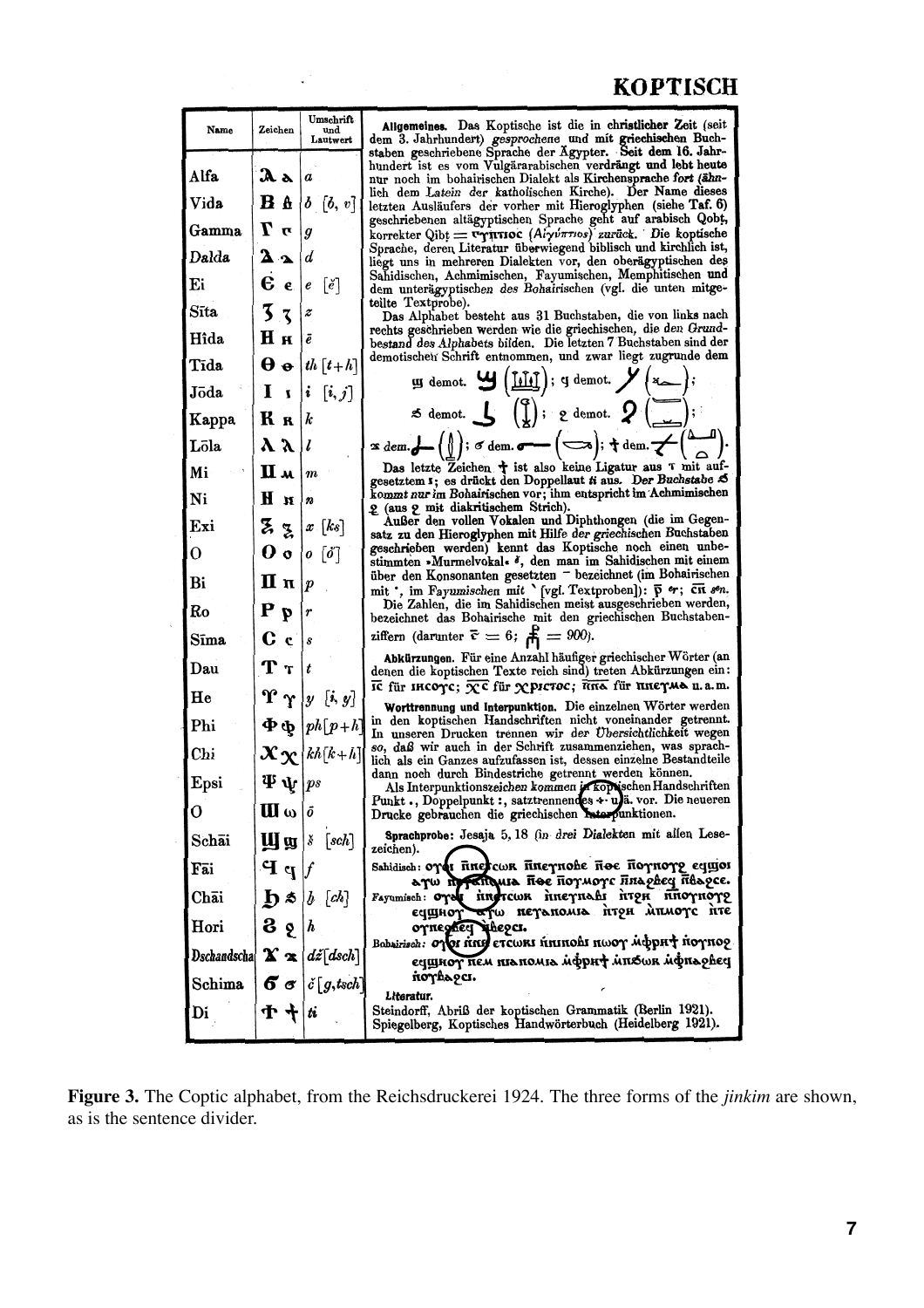| Letter                | Transcription             | Phonetic Value                                                                                                                                                                                                                                                                                                                                                                                                                                                                                                                                                                                                                                                                                                                                                                                                                 | Name <sup>a</sup>          | Greek/Demotic<br>Source  |
|-----------------------|---------------------------|--------------------------------------------------------------------------------------------------------------------------------------------------------------------------------------------------------------------------------------------------------------------------------------------------------------------------------------------------------------------------------------------------------------------------------------------------------------------------------------------------------------------------------------------------------------------------------------------------------------------------------------------------------------------------------------------------------------------------------------------------------------------------------------------------------------------------------|----------------------------|--------------------------|
| $\pmb{\lambda}$       | $\mathbf{a}$              | $[{\bf a}]$                                                                                                                                                                                                                                                                                                                                                                                                                                                                                                                                                                                                                                                                                                                                                                                                                    | alpha                      | $\mathbf{A}$             |
| B                     | $\mathbf{v}$              | $[v] \centering% \includegraphics[width=1.0\textwidth]{figs/fig_4a} \caption{The 3D (top) and the 4D (bottom) of the 3D (bottom) of the 3D (bottom) of the 3D (bottom) of the 3D (bottom).} \label{fig:1}$                                                                                                                                                                                                                                                                                                                                                                                                                                                                                                                                                                                                                     | vēta                       | $\, {\bf B}$             |
| L                     | k                         | $[{\bf k}]$                                                                                                                                                                                                                                                                                                                                                                                                                                                                                                                                                                                                                                                                                                                                                                                                                    | kamma                      | $\Gamma$                 |
| $\boldsymbol{\Delta}$ | t                         | [t]                                                                                                                                                                                                                                                                                                                                                                                                                                                                                                                                                                                                                                                                                                                                                                                                                            | talta                      | $\Delta$                 |
| $\pmb{\epsilon}$      | e                         | [e]                                                                                                                                                                                                                                                                                                                                                                                                                                                                                                                                                                                                                                                                                                                                                                                                                            | ei                         | ${\bf E}$                |
| $\mathbf{Z}$          | ${\bf S}$                 | [s]                                                                                                                                                                                                                                                                                                                                                                                                                                                                                                                                                                                                                                                                                                                                                                                                                            | sata                       | $\mathbf Z$              |
| н                     | $\bar{\mathrm{e}}$        | [e:]                                                                                                                                                                                                                                                                                                                                                                                                                                                                                                                                                                                                                                                                                                                                                                                                                           | hata                       | $H_{\rm}$                |
| $\boldsymbol{\Theta}$ | th                        | $[th] \centering% \includegraphics[width=1.0\textwidth]{Figures/PN1.png} \caption{The 3D (top) and the 4D (bottom) of the 3D (bottom) and the 4D (bottom) of the 3D (bottom) and the 4D (bottom) of the 3D (bottom) of the 3D (bottom). The 3D (bottom) is the 3D (bottom).} \label{fig:1}$                                                                                                                                                                                                                                                                                                                                                                                                                                                                                                                                    | thita                      | $\Theta$                 |
| $\mathbf{I}$          | $\mathbf i$               | [i]                                                                                                                                                                                                                                                                                                                                                                                                                                                                                                                                                                                                                                                                                                                                                                                                                            | iõta                       | $\mathbf I$              |
| ĸ                     | ${\bf k}$                 | $[{\bf k}]$                                                                                                                                                                                                                                                                                                                                                                                                                                                                                                                                                                                                                                                                                                                                                                                                                    | kappa                      | $\bf K$                  |
| $\Lambda$             | $\mathbf{1}$              | $[1]$                                                                                                                                                                                                                                                                                                                                                                                                                                                                                                                                                                                                                                                                                                                                                                                                                          | lauta/lole                 | $\Lambda$                |
| $\mathsf{M}$          | m                         | [m]                                                                                                                                                                                                                                                                                                                                                                                                                                                                                                                                                                                                                                                                                                                                                                                                                            | mē/me/mi                   | $\mathbf M$              |
| N                     | $\mathbf n$               |                                                                                                                                                                                                                                                                                                                                                                                                                                                                                                                                                                                                                                                                                                                                                                                                                                | ne                         | ${\bf N}$                |
| Ž.                    | ks                        | [ks]                                                                                                                                                                                                                                                                                                                                                                                                                                                                                                                                                                                                                                                                                                                                                                                                                           | ksi                        | Ξ                        |
| $\mathbf{o}$          | $\mathbf 0$               | [0]                                                                                                                                                                                                                                                                                                                                                                                                                                                                                                                                                                                                                                                                                                                                                                                                                            | ou                         | $\overline{O}$           |
| $\pi$                 | $\, {\bf p}$              | $[p] % \begin{center} % \includegraphics[width=\linewidth]{imagesSupplemental_3.png} % \end{center} % \caption { % \textit{DefNet} of the \textit{DefNet} (M) and \textit{DefNet} (M) and \textit{DefNet} (M) are the \textit{DefNet} (M) and \textit{DefNet} (M) are the \textit{DefNet} (M) and \textit{DefNet} (M) are the \textit{DefNet} (M) and \textit{DefNet} (M) are the \textit{DefNet} (M) and \textit{DefNet} (M) are the \textit{DefNet} (M) and \textit{DefNet} (M) are the \textit{DefNet} (M) and \textit{DefNet} (M) are the \textit$                                                                                                                                                                                                                                                                         | pi                         | $\boldsymbol{\Pi}$       |
| P                     | $\mathbf r$               |                                                                                                                                                                                                                                                                                                                                                                                                                                                                                                                                                                                                                                                                                                                                                                                                                                | $r\bar{o}$                 | $\mathbf P$              |
| $\mathbf c$           | ${\bf S}$                 | [s]                                                                                                                                                                                                                                                                                                                                                                                                                                                                                                                                                                                                                                                                                                                                                                                                                            | sēmma                      | $\Sigma$                 |
| T                     | $\mathbf t$               | $[t]$                                                                                                                                                                                                                                                                                                                                                                                                                                                                                                                                                                                                                                                                                                                                                                                                                          | tau                        | T                        |
| Y                     | u                         | [u]                                                                                                                                                                                                                                                                                                                                                                                                                                                                                                                                                                                                                                                                                                                                                                                                                            | he/ue                      | Y                        |
| φ                     | ph                        | [ph]                                                                                                                                                                                                                                                                                                                                                                                                                                                                                                                                                                                                                                                                                                                                                                                                                           | phi                        | Φ                        |
| $\pmb{\chi}$          | ${\bf kh}$                | [kh]                                                                                                                                                                                                                                                                                                                                                                                                                                                                                                                                                                                                                                                                                                                                                                                                                           | khi                        | $\mathbf X$              |
| $\mathbf{\Psi}$       | ps                        | [ps]                                                                                                                                                                                                                                                                                                                                                                                                                                                                                                                                                                                                                                                                                                                                                                                                                           | psi                        | Ψ                        |
| $\omega$              | $\bar{\text{o}}$          | [o:]                                                                                                                                                                                                                                                                                                                                                                                                                                                                                                                                                                                                                                                                                                                                                                                                                           | $\bar{\text{o}}$           | $\omega$                 |
| $\boldsymbol{\omega}$ | $\check{\mathbf{s}}$      | $[] \centering \subfloat[0]{{\includegraphics[width=0.25\textwidth]{figs/fig1000}}}}% \subfloat[0]{{\includegraphics[width=0.25\textwidth]{figs/fig1000}}}}% \subfloat[0]{{\includegraphics[width=0.25\textwidth]{figs/fig1000}}}}% \subfloat[0]{{\includegraphics[width=0.25\textwidth]{figs/fig1000}}}}% \subfloat[0]{{\includegraphics[width=0.25\textwidth]{figs/fig1000}}}}% \subfloat[0]{{\includegraphics[width=0.25\textwidth]{figs/fig1000}}}}% \subfloat[0]{{\includegraphics[width=0.25\textwidth]{figs/$                                                                                                                                                                                                                                                                                                           | šai                        | $\overline{3}$           |
| $\mathbf q$           | $\mathbf f$               | $[f] % \begin{center} % \includegraphics[width=\linewidth]{imagesSupplemental_3.png} % \end{center} % \caption { % Our method can be used for the use of the estimators in the image. % Note that the \emph{exponent} is the same number of elements in the image. % Note that the \emph{exponent} is the same number of elements in the image. % Note that the \emph{exponent} is the same number of elements in the image. % Note that the \emph{exponent} is the same number of elements in the image. % Note that the \emph{exponent} is the same number of elements in the image. % Note that the \emph{exponent} is the same number of elements in the image. % Note that the \emph{exponent} is the same number of elements in the image. % Note that the \emph{exponent} is the same number of elements in the image.$ | fai                        | ╱                        |
| $\mathbf{c}$          | $\boldsymbol{\mathsf{h}}$ | [h]                                                                                                                                                                                                                                                                                                                                                                                                                                                                                                                                                                                                                                                                                                                                                                                                                            | hori                       | 9.                       |
| $\pmb{\chi}$          | $\underline{\mathtt{d}}$  | $[d_5]$                                                                                                                                                                                                                                                                                                                                                                                                                                                                                                                                                                                                                                                                                                                                                                                                                        | dandia                     | $\downarrow$             |
| 6                     | $\mathbf q$               | [q]                                                                                                                                                                                                                                                                                                                                                                                                                                                                                                                                                                                                                                                                                                                                                                                                                            | qima                       | $\overline{a}$           |
| $\ddagger$            | $\mathbf{t}$ i            | $[$                                                                                                                                                                                                                                                                                                                                                                                                                                                                                                                                                                                                                                                                                                                                                                                                                            | $\ensuremath{\mathrm{ti}}$ | $\overline{\phantom{a}}$ |

TABLE 22.10: The Sahidic Coptic Alphabet

a. Examples collected in Crum 1939, and cf. Vergote 1973, vol. 1a: 7, citing Worrell 1942; and Kasser 1991.

**Figure 4.** The Coptic alphabet and names from Ritner 1996.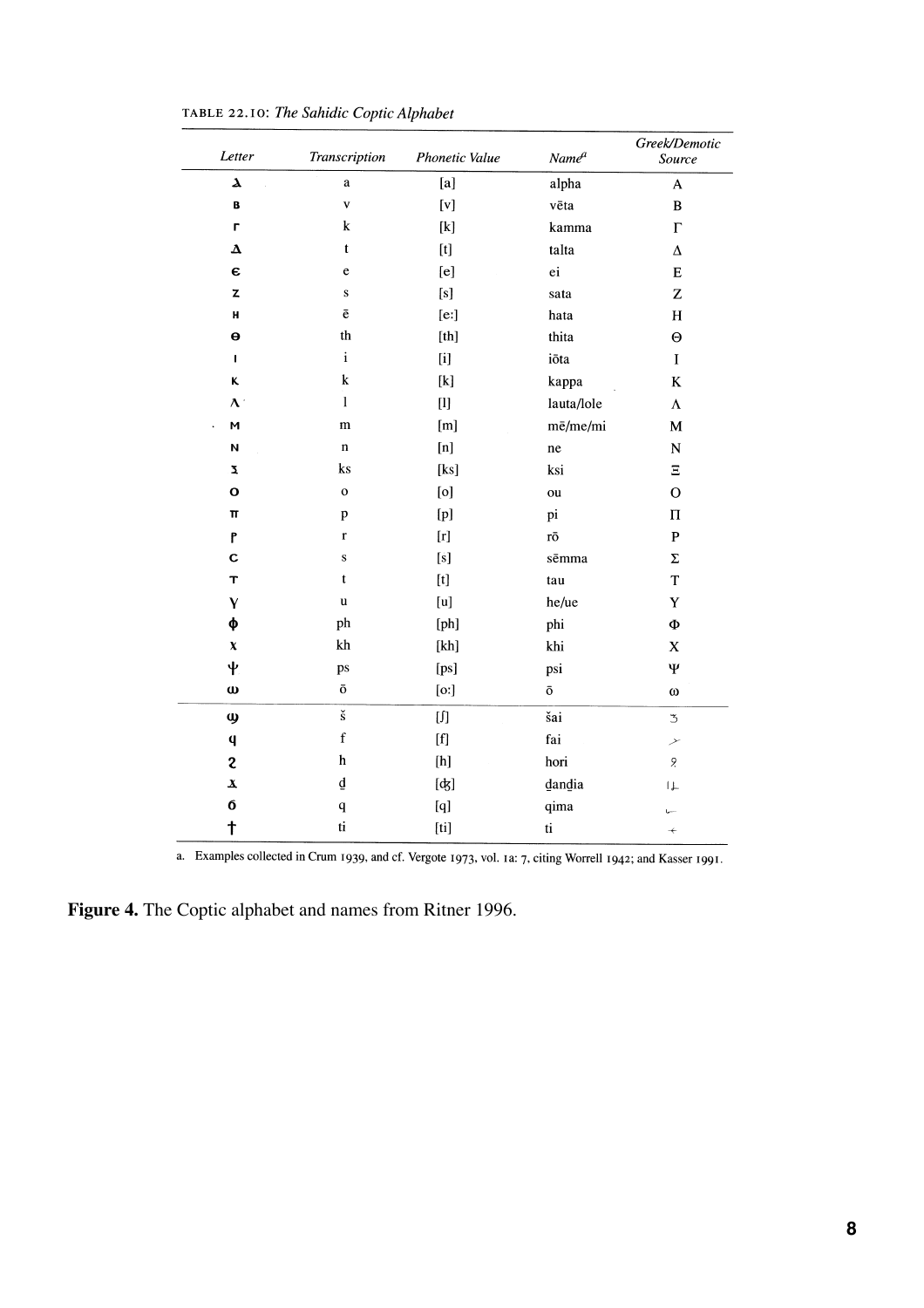| Let.             | Num.           |                           | Names                                               |                            |
|------------------|----------------|---------------------------|-----------------------------------------------------|----------------------------|
| 1                | 1              | $\mathfrak{A}$ a          | аλфа                                                | alpha                      |
| $\overline{c}$   | $\overline{c}$ | Bß                        | BHTA, BIAA                                          | bêta, vida                 |
| 3                | 3              | $\overline{\mathbf{r}}$   | <b>Sanna</b>                                        | gamma                      |
| 4                | 4              | 22                        | λλλα, λαλλα                                         | dlda, dalda                |
| 5                | 5              | $\epsilon_{\epsilon}$     | er, ere                                             | ei, eie                    |
|                  | 6              | $\mathfrak{E}'$ r         | $_{\rm coor}$                                       | soou                       |
| 6                | $\overline{7}$ | ζz                        | zhta, zita, zata                                    | zêta, zita, zata           |
| 7                | 8              | Hн                        | sata, atls, sata, sate                              | hêta, êta, hita, hate      |
| 8                | 9              | $\theta$ <sup>o</sup>     | онта, огта, осое                                    | thêta, thita, thethe       |
| $\boldsymbol{9}$ | 10             | $\mathbf{l}$              | 100 TA, 10 TA, 1 A <b>r</b> $\Delta$ a              | iôta, iota, iauda          |
| 10               | 20             | $K_{K}$                   | каппа, капа                                         | kappa, kapa                |
| 11               | 30             | $\lambda\lambda$          | λαγλα, λαγλα, λολε                                  | lauda, laula, lole         |
| 12               | 40             | <b>Uu</b>                 | ин, не, м                                           | mê, me, mi                 |
| 13               | 50             | Νм                        | ме, ммн, м                                          | ne, nnê, n                 |
| 14               | 60             | Z٤                        | ξı                                                  | ksi                        |
| 15               | 70             | $\mathbf{0}$ <sub>0</sub> | $0\tau$ , $0$                                       | ou, o                      |
| 16               | 80             | Ππ                        | ш                                                   | pi                         |
| 17               | 100            | $P_{p}$                   | pw, 2p0, p0                                         | rô, hro, ro                |
| 18               | 200            | $c_{c}$                   | CHUUA, CYUUA, CIUA, CUUA                            | sêmma, summa, sima, smma   |
| 19               | 300            | $\mathbb{T}^{\mathrm{T}}$ | тат                                                 | tau                        |
| 20               | 400            | Tr                        | 2E, TE, Tã                                          | he, ue, ua                 |
| 21               | 500            | Фφ                        | Φг                                                  | phi                        |
| 22               | 600            | $\mathbf{x}_{\mathbf{x}}$ | $x_1$                                               | khi                        |
| 23               | 700            | Фψ                        | ψı                                                  | psi                        |
| 24               | 800            | $\omega_{\omega}$         | <b>W, AT, WOT</b>                                   | ô, au, ôou                 |
| 25               |                | ழுக                       | уат, ујет                                           | šai, šei                   |
| 26               | 90             | $\mathbf{p}$              | gai, gei                                            | fai, fei                   |
| 27               |                | ठैरु                      |                                                     | [unattested]               |
| 28               |                | Ъ₫                        | ðei, ðai                                            | hei, hai                   |
| 29               |                | 8ક                        | <b>140S</b>                                         | hori                       |
| 30               |                | $\mathbf{x}$ x            | Xanxia, xenxe                                       | janjia, jenje              |
| 31               |                | 66                        | <u>Fina</u>                                         | čima                       |
|                  |                | ft.                       | $T_I$ , $T_I$ , $T_I$ $T_I$ , $T_I$ , $T_I$ , $T_I$ | ti, tii, tiei, tei, tê, te |
|                  | 900            | $P_{\mathbf{p}}$          |                                                     |                            |

**Figure 5.** The Coptic alphabet. The first column indicates the letter order (for example, PHI is the twentyfirst letter of the alphabet) as stated in Crum. The second column gives the numeric value of the letters. Transliterated character names taken from Coptic dialects as given in Crum 2000 are used for the Coptic letters. Note especially that Crum distinguishes AKHMIMIC KHEI, KHEI, and HORI in different entries in his dictionary.

e- epo- Richtung: zu, in, an,  $e$  Umstandssatz 329 gegen;  $bezeichnet$  $den$ 6 Präsens II 303; mit OAN-Schuldner, den Dativ 237; je Konditionalis 447, 448; mit 109 B; Objekt 263; beim NA Futurum II 306; mit e Vergleich 152, 153; mit Futurum III 308 Inf. 337, 338, 342, 345, 6- Relativpronomen 462. 346B, 367 (50a)  $f$ **c** Suffix der 2. sq. f. 185, 190 e- Umstandssatz 328; II. Tempora 334 (52a)

**Figure 6.** Sample text from Till's grammar showing the use of the DOUBLE HYPHEN, distinguished from the ordinary single hyphen.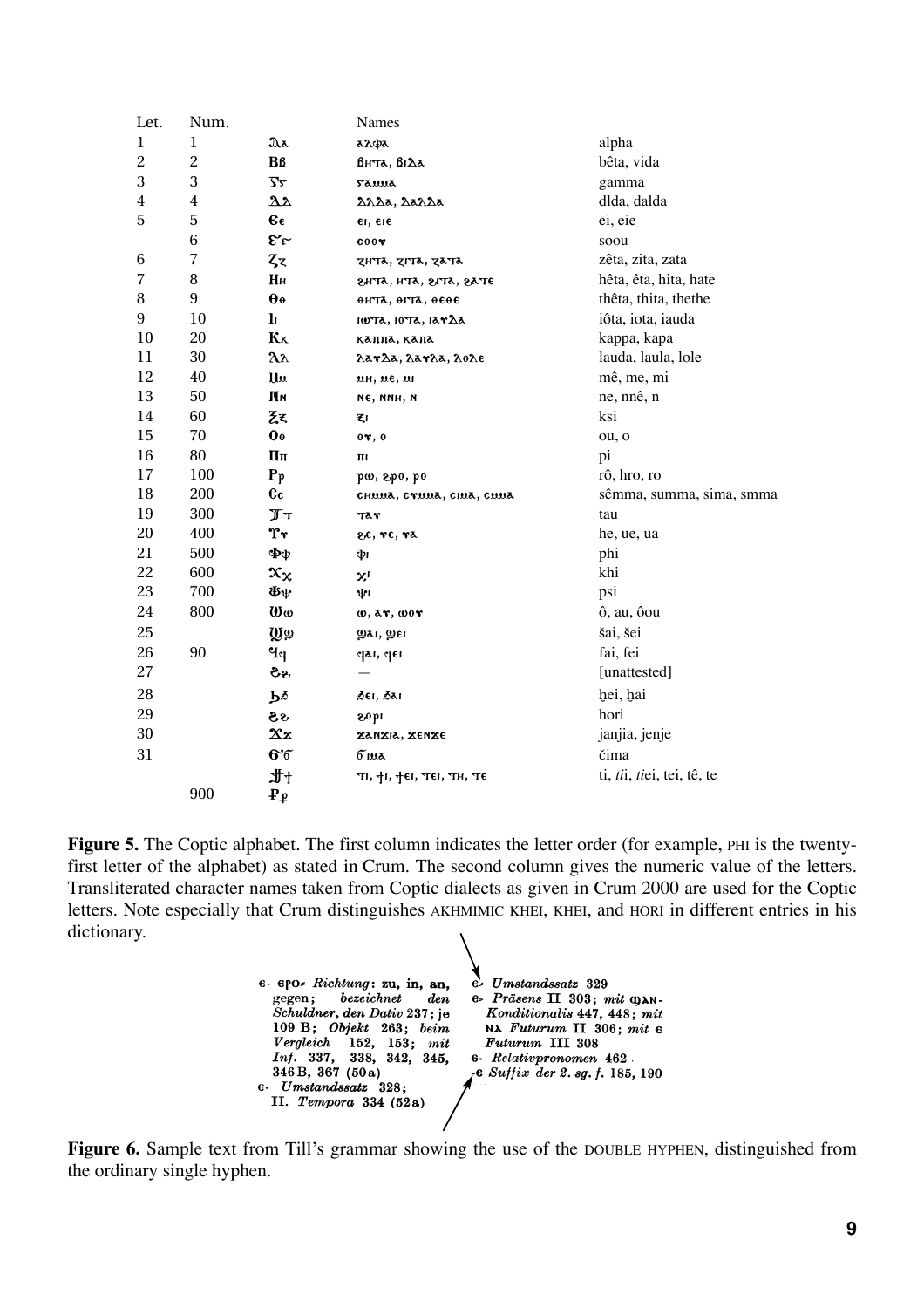| Zahlen-<br>wert | Laut-<br>wert    | Name  | Koptisch    | Griech.<br>Unziale     |
|-----------------|------------------|-------|-------------|------------------------|
| $\mathbf{1}$    | $\boldsymbol{a}$ | alfa  | У           | $\lambda$              |
| $\mathbf{2}$    | b, v             | vēda  | B           | B                      |
| 3               | g                | gamma | L           | $\mathsf{r}$           |
| $\overline{4}$  | d                | dalda | Δ           | s                      |
| 5               | ē                | ēje   | е           | $\epsilon$             |
| 6               |                  | sou   | Σ           | $\mathsf C$            |
| $\overline{7}$  | $\pmb{z}$        | zāda  | 3           | Z                      |
| 8               | ē                | hāda  | H           | H                      |
| 9               | $t-h$            | tutte | θ           | Θ                      |
| 10              | j, i             | jõda  | ı           | 1                      |
| 20              | $\boldsymbol{k}$ | kabba | ĸ           | K                      |
| 30              | $\mathbf{I}$     | lõla  | ۸           | $\boldsymbol{\lambda}$ |
| 40              | m                | mēj   | U           | M                      |
| 50              | n                | ni    | H           | N                      |
| 60              | ks               | eksi  | Z,          | 3                      |
| 70              | ŏ                | ou    | $\mathbf o$ | $\mathbf{o}$           |
| 80              | p                | bej   | п           | $\pi$                  |
| 100             | r                | rou   | P           | P                      |
| 200             | s                | samma | C           | C                      |
| 300             | t                | daū   | T           | $\boldsymbol{\tau}$    |
| 400             | $\boldsymbol{i}$ | he    | Υ           | Y                      |
| 500             | $p-h$            | fij   | ф           | ቀ                      |
| 600             | k-h              | kij   | $\mathbf x$ | $\mathsf{x}$           |
| 700             | ps               | ebsi  | 45          | Υ                      |
| 800             | ō                | ō     | <b>W</b>    | $\omega$               |
| 900             |                  |       | ዖዖ          |                        |

(300) Das koptische Alphabet im Vergleich zur griechischen Unzialschrift

Figure 7. Chart showing Coptic with the Greek uncial forms from which they were derived, from Haarmann 1990.

|  | 80 10 нает не нујаже еонп' ентајс етоно<br>2000 ATW ACCONICOT HEI AIATAOC |
|--|---------------------------------------------------------------------------|
|  | 12 ΙΟΥΔΑΣ ΘωλΑΣ (1) ΑΤω ΠΕΣΑΥ ΣΕ ΠΕ                                       |
|  | таре еоерминета инеецуахе уна                                             |
|  | 14 21 ТПЕ АН АПЛОВ" (2) ПЕХЕ IC АНТРЕЧ                                    |
|  | ло нот пет шие ед шие шантед                                              |
|  | 16 этне атш ротан' еушанзіне уна<br>утртр ато едуанутортр днар            |
|  | (blank) шпнре атш стар<br>18                                              |
|  | рро ехл птнру (3) нехе іс хе етща                                         |
|  | 20 XOOC HHTH HOI HET'CWK OHT' THUTH                                       |
|  | хе еге оните ет'литеро он тпе е                                           |
|  | 22 еге ноадит' нар шорп' ерштн нте                                        |

**Figure 8.** Sample text from an edition of the Gospel of Thomas showing use of *jinkim*, diaeresis, apostrophe (drawn as a grave-like stroke), and middle dot.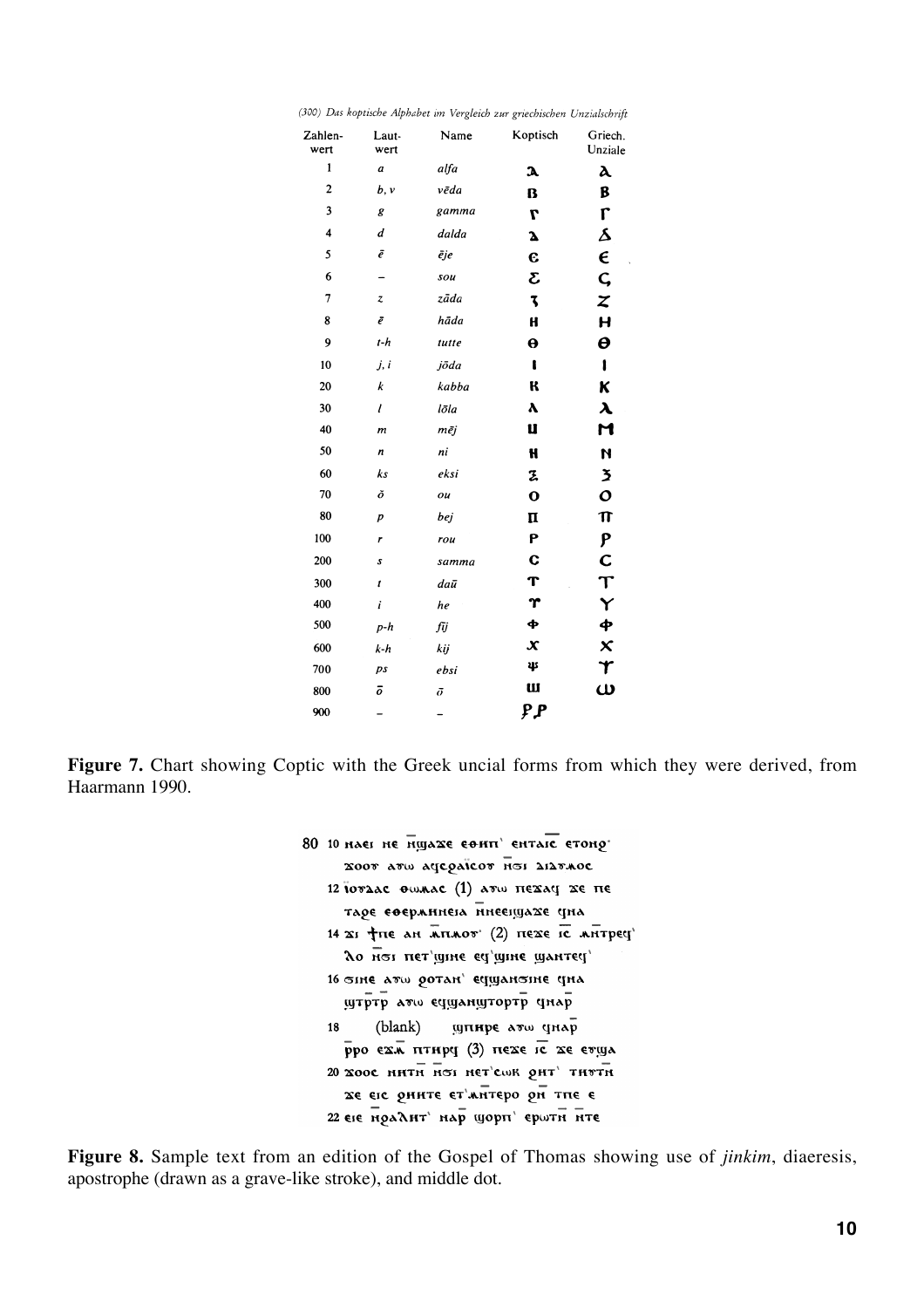5. Accentuation. L'écriture copte emploie surtout l'accent grave (ou un point) et des traits horizontaux suscrits au-dessus de certaines lettres; c'est pour indiquer qu'une voyelle brève ou auxiliaire  $\epsilon$ , correspondant à notre e accentué ou atone, est sous-entendue par l'écriture.

Dans ce cas, le bohairique emploie un accent grave ' (ou un point), au-dessus de la première consonne des mots :  $\hat{u}$ Kaz (ou  $\hat{u}$ Kaz) pour eukas emkah.

Toutefois, dans le corps du mot, le bohaïrique écrit la voyelle brève e.

Tous les autres dialectes remplacent l'accent ' ou \* par un trait horizontal tracé au-dessus de la première consonne : pronc pour ернове *ernobe*.

Dans le corps du mot, le sa'idique indique aussi l'e accentué ou atone par le même trait entre les deux consonnes et au-dessus d'elles : ause pour hémme; corru pour solem; www. pour onth; enexpupu pour  $e p e k r e m r e m$ .

Les règles d'accentuation sont souvent hors d'usage, bon nombre de manuscrits n'étant pas accentués.

6. Le trait horizontal suscrit est encore employé :

1º Pour indiquer que certains mots très fréquents, coptes ou grecs, sont écrits en abrégé :

|  | φt, φt pour φnoγt «Dieu».                                                      |  | πό pour πόδις «le Seigneur».              |
|--|--------------------------------------------------------------------------------|--|-------------------------------------------|
|  | $\overline{oc}$ pour $\overline{oc}$ $\pi$ Dieu $\overline{c}$ .               |  | Ke pour KYple «Seigneur».                 |
|  | $\overline{\text{IC}}$ , $\overline{\text{HC}}$ pour inco $\text{TC}$ «Jésus». |  | nna pour nnexua «esprit».                 |
|  | $\bar{\mathbf{x}}$ c pour $\mathbf{x}$ pic $\mathbf{r}$ oc «Christ».           |  | $\epsilon$ pour $\epsilon$ eoras «saint». |

**Figure 9.** Text from Fossey 1948 describing the use of the *jinkim* and the mark of abbreviation.

Für häufige nomina sacra werden Kurzschreibungen (Zusammenziehungen) verwendet, die durch einen waagrechten Strich darüber als solche gekennzeichnet sind. Die gebräuchlichsten sind:  $\overrightarrow{\mathbf{\lambda}\lambda\mathbf{\lambda}} = \mathbf{\lambda}\lambda\mathbf{\gamma}\mathbf{GL}, \overrightarrow{\mathbf{IC}}$ = IHCOYC,  $\overline{IHA}$  = ICPAHA,  $\overline{\Theta}$ IAHM =  $\Theta$ IEPOYCAAHM,  $n\overline{n}$  $\overline{\lambda}$  =  $n$ ne $\gamma$ m $\lambda$ ,  $c$  $\overline{p}$ o $\overline{c}$  =  $c\tau\lambda\gamma$ poc,  $\overline{c}\overline{\omega}$ p $\overline{p}$  =  $c\omega\tau$ hp.  $\overline{xc}$  = xpictoc,  $\overline{xc}$  =  $\overline{xo}$  =  $\overline{ox}$ .

**Figure 10.** Text from Till 1966 showing abbreviations, including the use of COPTIC SMALL LETTER RO WITH STROKE

> wöhnlich sind sie durch einen waagrechten Strich darüber als Zahlen gekennzeichnet. Die Zahlwerte sind:  $\lambda = 1, \ \beta = 2, \ \Gamma = 3, \ \Delta = 4, \ \theta = 5, \ \zeta = 6, \ z = 7,$  $H = 8, \theta = 9, 1 = 10, K = 20, \lambda = 30, M = 40, N = 50,$  $\mathbf{z} = 60, \ \mathbf{0} = 70, \ \mathbf{0} = 80, \ \mathbf{q} = 90, \ \mathbf{p} = 100, \ \mathbf{C} = 200,$  $T = 300, \quad Y = 400, \quad \phi = 500, \quad X = 600, \quad \psi = 700,$  $\omega = 800, \ \ P = 900, \ \ \lambda^2 = 1000 \ \text{usw.}; \ \ z. \ \ B. \ \ \lambda \sqrt{0.0111}$  $= 1888.$

> Die Brüche, deren Zähler mit ganz wenigen Ausnahmen stets 1 ist, werden dadurch bezeichnet, daß der Zahl für den Nenner ein schräger Strich rechts oben beigefügt wird:  $\Gamma' = \frac{1}{3}$ . Ausnahmen:  $\mathbf{1} = \frac{1}{2}$ .

**Figure 11.** Coptic numerals from Till 1966.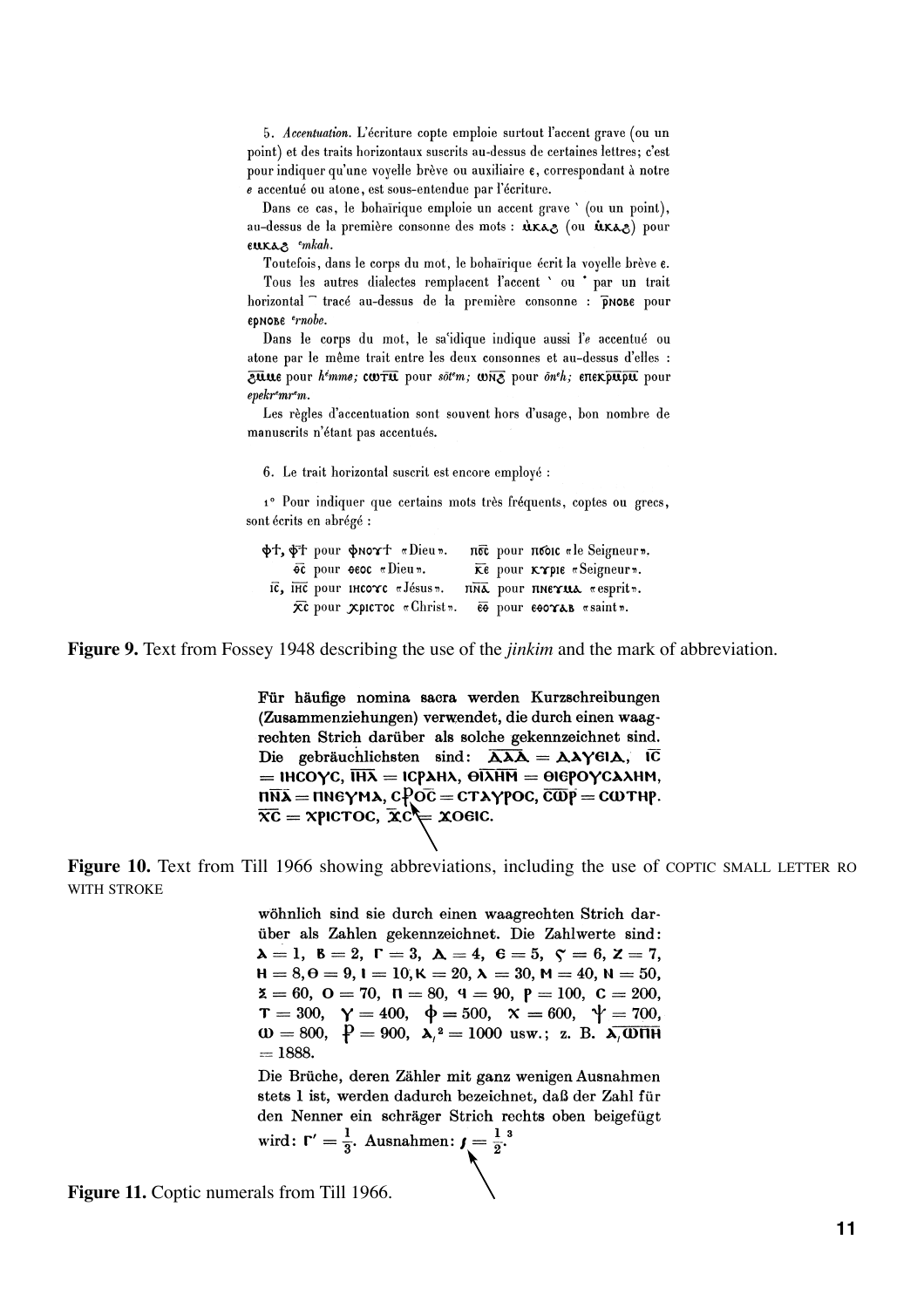| $\overline{\lambda} = 1$             | $\overline{\mathsf{K}} = 20$    | $\bar{\tau} = 300$                     |
|--------------------------------------|---------------------------------|----------------------------------------|
| $\overline{\mathbf{B}} = \mathbf{2}$ | $\overline{\lambda} = 30$       | $\vec{\gamma} = 400$                   |
| $\overline{r} = 3$                   | $\overline{\mathbf{u}} = 40$    | $\phi = 500$                           |
| $\bar{\Delta} = 4$                   | $\bar{N} = 50$                  | $\bar{\mathbf{x}} = 600$               |
| $\bar{\epsilon} = 5$                 | $\bar{z} = 60$<br>p.            | $\overline{\Psi} = 700$                |
| $\bar{s} = 6$                        | $\overline{0} = 70$             | $\overline{\boldsymbol{\omega}} = 800$ |
| $\overline{z} = 7$                   | $\bar{\mathfrak{n}} = 80$       | $f = 900$                              |
| $\overline{H} = 8$                   | $\overline{q} = 90$             | $\overline{\lambda} = 1.000$           |
| $\vec{\theta} = 9$                   | $\overline{p} = 100$            | $\overline{B}$ = 2.000                 |
| $\bar{1} = 10$                       | $\overline{\mathfrak{c}} = 200$ | $\frac{1}{1}$ = 10.000                 |

7. Dans la grammaire : on écrit l'accent aigu ' pour indiquer la voyelle formative qui porte l'accent tonique : pώ ..., concen, nort.

Dans les grammaires et les vocabulaires, on use aussi de traits d'union dans les mots composés et pour séparer préfixes et suffixes de la racine. Le mot copte à l'état construit, c'est-à-dire uni à son complément, est suivi d'un trait d'union, peu, qui le réunira à son complément éventuel; le mot<br>à l'état pronominal, c'est dire accompagné d'un pronom, est suivi de deux traits obliques, BOR ; hui annoncent un pronom éventuel.

8. Certains mannscrits coptes sont ponctués. La ponctuation des textes imprimés est généralement ajoutée par l'éditeur.

Consider: A. 
$$
\bigwedge_{\text{Tran} \in \text{CDF}}
$$
 (Example 1907).

Фаі півіос" нем ніполітеіа" нте пенішт еоочав мпідтофорос<sup>(і)</sup> авва венофер піанахшрнтнс" етац $\mathbf x$ шк евол нсоч  $\overline{\mathbf{R}}^{(2)}$  шпіавот пашні бен отзеірнин" нте фт ашни. Д ототон наінахшритнс" (1) Abrégé pour **unnerua τοφορος.** - (2) 16. - <sup>a</sup> Mots grecs.

**Figure 12.** Text from Fossey 1948 describing the use of the horizontal stroke over numerals and the double horizontal stroke over thousands. The text also describes the use of the acute accent to indicate tonic accent, and the distinction between hyphen and DOUBLE HYPHEN.



**Figure 13.** The DOUBLE HYPHEN with its use described in the Webster's Third New International Dictionary.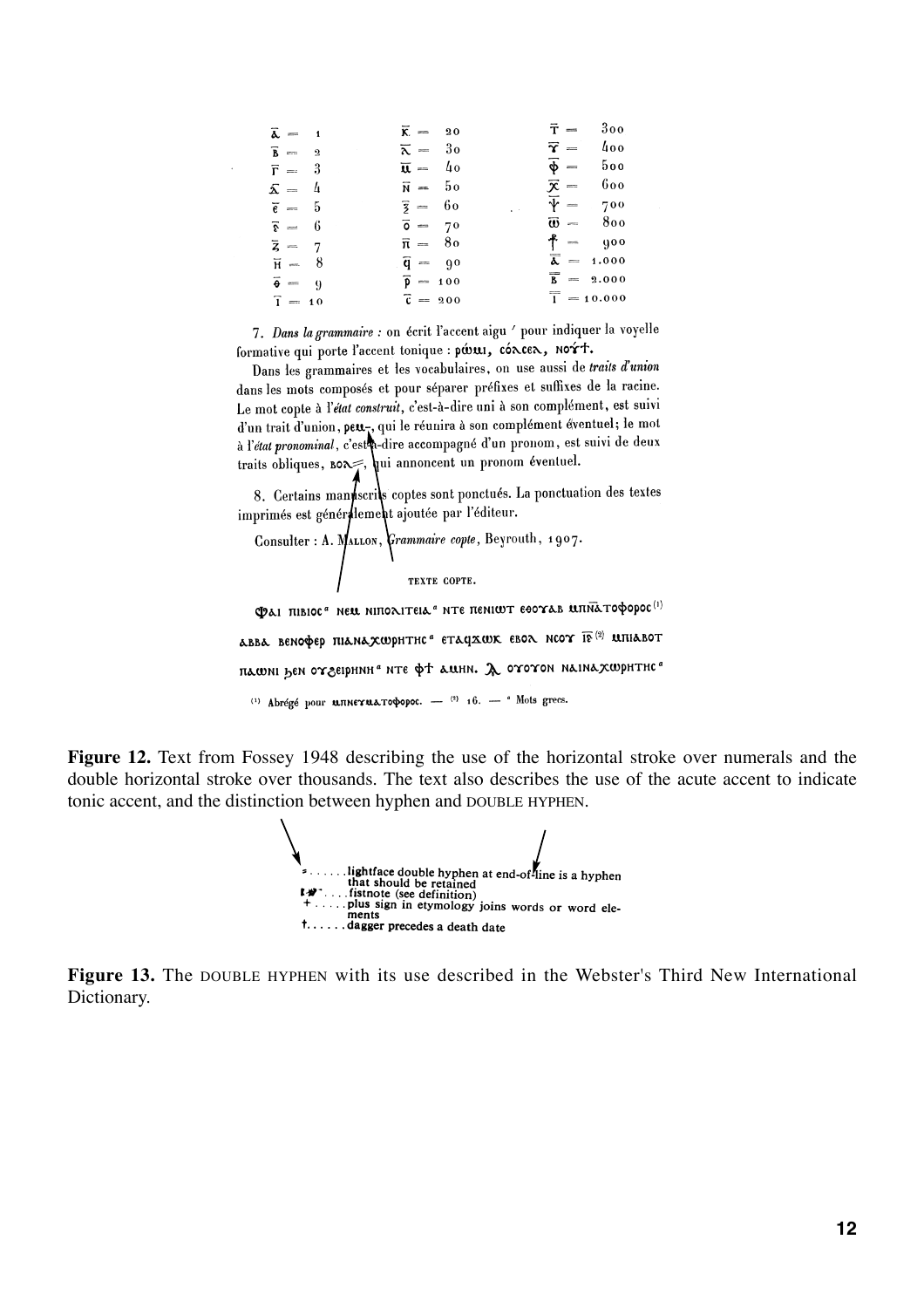## COPTE MEMPHITIQUE.

LETTRES ALPHABÉTIQUES.



**Figure 14.** The Coptic alphabet, from the Imprimerie de l'Institut Français d'Archéologie Orientale. Showing the three monograms with RO: MI RO, KHI RO, and TAU RO (called RO WITH STROKE). Further study may indicate that some of the additional characters and symbols shown here should also be added to the Standard.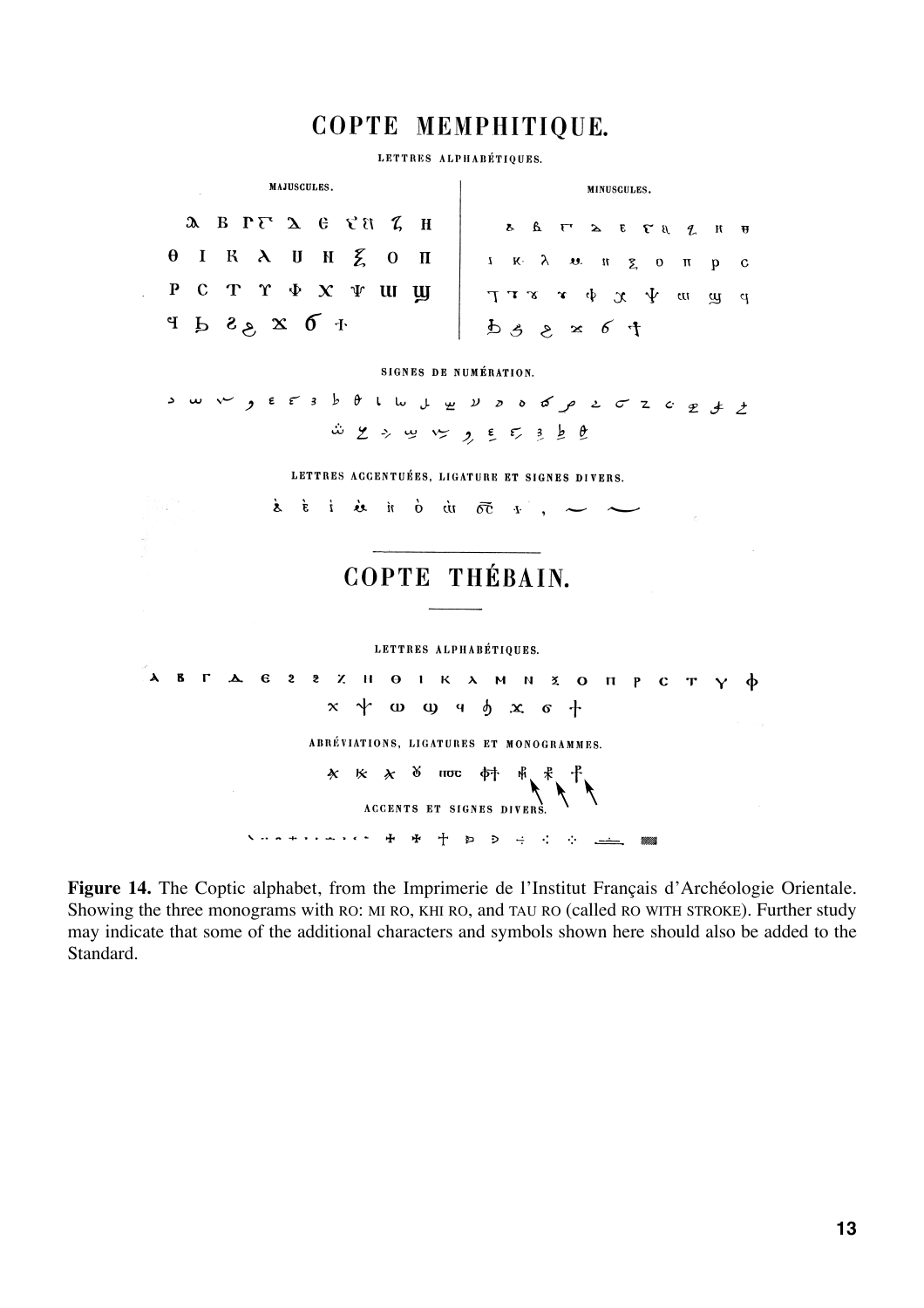#### **Proposal for the Universal Character Set Michael Everson** Michael Everson

| $\rightarrow$ 1 | ХР ВАРАХІА ПРРО МПРЕӨМОС ММВЕЛРМООУЕ ЕТСРАЇ Н-                                                                                                                                   |
|-----------------|----------------------------------------------------------------------------------------------------------------------------------------------------------------------------------|
| $\overline{2}$  | ΔΜΝΑΣ ΤΑΪ ΕΤΟΥΜΟΥΤΕ ΕΡΟΣ 2ως ΧΡΙΣΤΙΔΝΟΣ ΔΕ COΦΙΔ                                                                                                                                 |
| 3               | де ткелеуе мн мтерфоте ампкомеркюм глатимен-                                                                                                                                     |
| 4               | ОТЕ NOE ЕТЕРЕРШМЕ NIM ФООТ MMOC NTECHOTE 200TE                                                                                                                                   |
| 5               | [2] ше елеуеерос оук езестін елдду мршме епараге ммду                                                                                                                            |
| 6               | ΦλεΝεζ εΒΟΛ \λε/ ΝΤΑΡΡΤΡΟΝΟΣ 895 2ΙΠΑΣΟΥΡΑΥ ΧΑΡΑΧΗΝ ΠΡΡΙΟΙ                                                                                                                       |
| 7               | амок го аїкелеує мтерфонте гмиткомеркіом глоутмн                                                                                                                                 |
| 8               | [є]вол де ємелдду мриме колу ммау душ тстоіхеі єп-                                                                                                                               |
| 9               | хартис едікелеуе магаеши пеграмматеус ачегаї піхарт/                                                                                                                             |
|                 | 10 Βαραχτα βασιλείσκος μαρ(τυρώ). Τατα φύλαρχ(ος) μαρ(τυρώ). Εισωειτ<br>ύποτύρ(αννος) μαρ(τυρώ).                                                                                 |
|                 | 11 Ευτιεκα μαρ(τυρώ). Πρεκαμ μαρ(τυρώ). 2ατικα [μ]αρ(τυρώ). Λαιζε<br>μαρ(τυρώ). Καετ μαρ(τυρώ).                                                                                  |
|                 | 12 Νουπικα φύλαρχ (ος) μαρ (τυρώ). + έγρά (φη) μη (νι) Φαμενώθ ιε<br>ίνδ(ικτίωνος) β ///.                                                                                        |
|                 | 13 + δι' έμού 'Αγάθωνος γραμμα (τέως) έγρά (φη) κατά την κέλευσιν τού<br>14 ένδοξ (οτάτου) Βαραχια βασιλείσκος. +                                                                |
|                 | Translation                                                                                                                                                                      |
|                 | (1) (Christ-monogram) (Coptic) Barakhia, the king of the nation of the Blemmyes, I<br>write to (2) Amn <sup>r</sup> as <sup>1</sup> , her whose <i>Christian</i> name is Sophia: |
|                 | (3) I order you (fem.) to remain in the komerkion under (= which belongs<br>to?) the (= your?) fa(4)thers in the way that everyone is and to be, yourself, (5) as                |
|                 | a free person. It is not permitted for anyone to 'pass by' there (6) ever; for<br>"when' I ascended the throne "after' King Kharakhen, 896 (7) I myself ordered you              |
| there.          | to be in the komerkion in a 'town' (time); (8) for no one should hinder (you)                                                                                                    |
|                 | And I assent to the (9) document; (for) it was at my command that Agathon,<br>the scribe, wrote this document.                                                                   |
|                 | (10) (Greek) Barakhia, king (basiliskos), (I am) a witness. Tata, tribal chief                                                                                                   |
|                 | (phylarkh(os)). (I am) a witness Fisopit sub-doenot (hunderfamous) in                                                                                                            |

**Figure 15.** Sample from Eide et al. 1998. Royal disposition in Coptic and Greek text from Gebelen. The editor, Richard Holton Pierce, informed that the original text gives the KHI RO SYMBOL in line 1 of the Coptic text; it was set with two letters  $\chi$ p because the font had no suitable monogram. The DAGGER is used in line 13 to indicate the Sign of the Cross in the Greek text.

| 340 Greek document from Gebelen. Acknowledgement of debt.<br>SB X 10552. Eide-Hägg-Pierce 1984, No. 10.                                                                                                                                                                                                                                           |
|---------------------------------------------------------------------------------------------------------------------------------------------------------------------------------------------------------------------------------------------------------------------------------------------------------------------------------------------------|
| Greek text                                                                                                                                                                                                                                                                                                                                        |
| έχω έγὼ [.] Ωσιαν σού Ωσε                                                                                                                                                                                                                                                                                                                         |
| χρυσού [.] νομισμάτια εἴκοσι<br>$\overline{2}$                                                                                                                                                                                                                                                                                                    |
| τέσσερα γί(νεται) χρ(υσού) νο(μισμάτια) κδ μόνα, και ταῦτα<br>3                                                                                                                                                                                                                                                                                   |
| σύν θ(εφ) [.]α[]τισι[]ρσιν <sup>897</sup> έμου κατερχ(ομένου)<br>$\overline{4}$                                                                                                                                                                                                                                                                   |
| παρασχώ σοι ϊγριονεμ[]<br>5                                                                                                                                                                                                                                                                                                                       |
| 6 ε[.] και [στοιχει μοι]                                                                                                                                                                                                                                                                                                                          |
| [ώς] πρόκ(ειται).<br>(sign)                                                                                                                                                                                                                                                                                                                       |
| + δι' έμού Σανσνω(τος) έγρ(άφη) μη (νι) Φαώφι ε<br>8<br>ίνδ(ικτίωνος) δ.                                                                                                                                                                                                                                                                          |
| Translation                                                                                                                                                                                                                                                                                                                                       |
| (1) (Christ-monogram) I have received, I 'Osi'an, from you, Ose, (2) twenty-four so-<br>lidi of gold, (3) ma(king) 24 so(lidi) of go(ld) only. And this, (4) G(od) willing, [ - -<br>- ] when I <sup>r</sup> come down <sup>1898</sup> (5) I shall return to you $[- -1]$ (6) $[- -1]$ And [it is satis-<br>factory to me] (7) [as] above. (sign) |
| (8) (Sign of the cross) Wri(tten) by me, Sansno(s), on the $5th$ of the mo(nth)                                                                                                                                                                                                                                                                   |
| Phaophi, 4th ind(iction).                                                                                                                                                                                                                                                                                                                         |

**Figure 16.** Sample from Eide et al. 1998. Acknowledgement of debt in Greek text from Gebelen. The editor informed that the original text gives the CHI RHO symbol in line 1 of the Greek text; it was set with a space left because he did not believe that two letters  $\chi$ <sup>0</sup> was adequate, though the encoded CHI RHO in the Unicode Standard would do for this (though not for the Coptic sample above). The DAGGER is used again in line 8 to indicate the Sign of the Cross.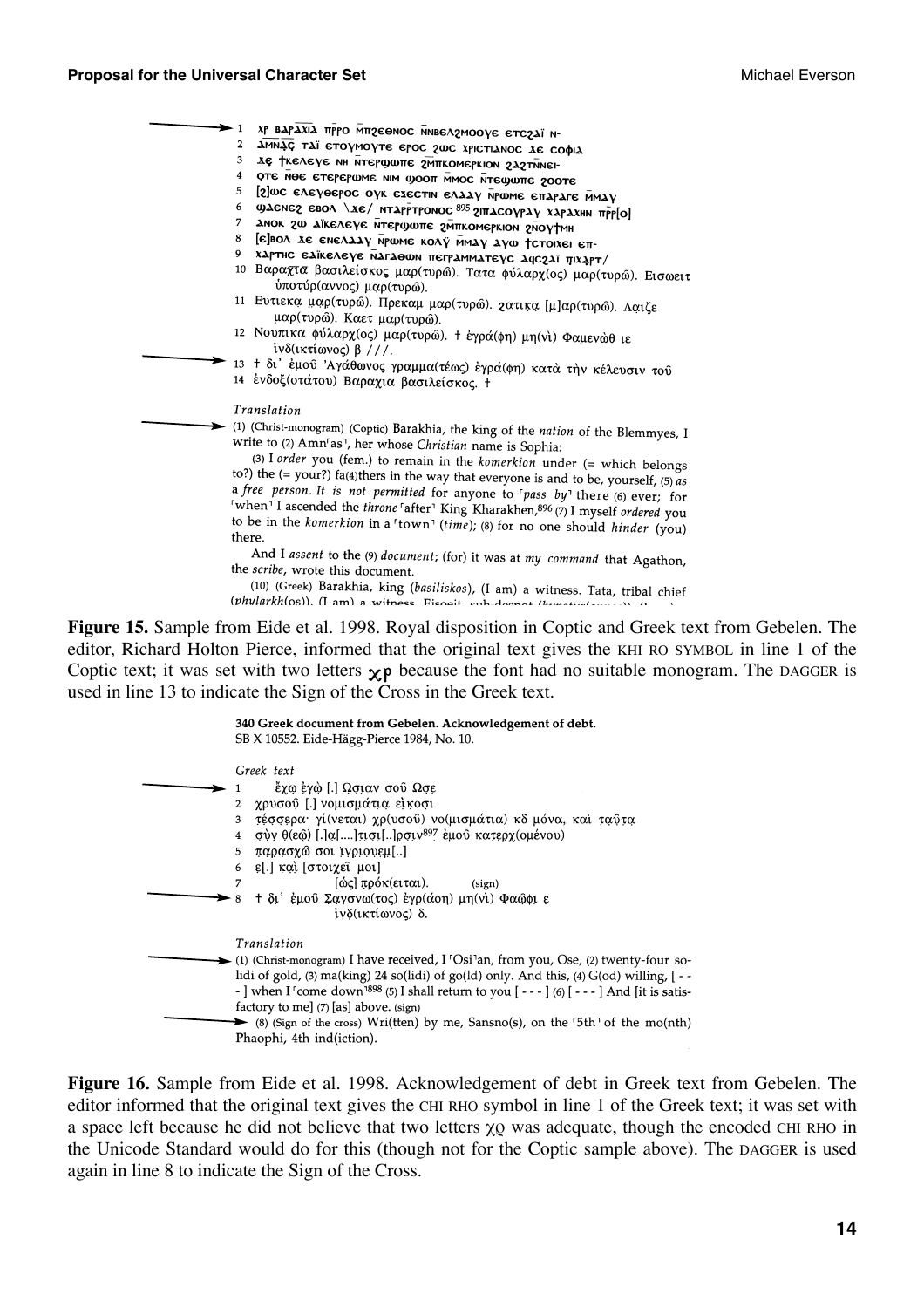(earlier apparently they beat a stick; then) [...  $\frac{1}{\sinh^2 a}$ -a-hi-ša UL walh[zi ...] nu zššan 1  $\frac{1}{\sinh^2 a}$ -ahhi-ša x [...  $(x x-anzi)$ ] / [mahhan=ma=aš] (var. GIM-[an ...]) parkuišzi <sup>GIŠ</sup>pa-ah-hi-ša dān wal~  $[(han):i]$  "[...] he does not beat the p.; [...] ... thereupon they ... one  $p$ ; [but] when [he(?)] is pure, they beat the  $p$ . a second time" Bo 4951 rev. 3-5 (birth rit.), w. dupl. KBo 17.68:2, ed. StBoT 29:124f. On the basis of Bo 4951, Ehelolf in OLZ 32:322f. corrected his earlier reading of the word as GIS"PA"-ah-hi-sa to GISpa-ah-hi-sa.

 $Gi\delta p$ , in KBo 22.135 i 3 occurs in a rit. performed by a <sup>LU</sup>AZU "exorcist"; the other refs. occur in birth rituals. In view of the use of walh- elsewhere for playing percussion instruments, one should consider the possibility that  $p$ , was a noisemaker of some kind, made (partly?) of wood. Starke (StBoT 31:208) posits a Luwian stem pahhit- and translates "Trommel" or "Gong."

Sommer/Ehelolf, Pap. (1924) 76; Ehelolf, OLZ 32 (1929) 322f.; Friedrich, HW (1952) 153 ("Stock(?), Gerte(?)"); Beckman, StBoT 29 (1983) 122, 288 (tr. "stick(?)" employed only provisionally).

pahheški- iter. v.; (a hostile action).<sup>†</sup>

Sum.  $[HAR] = Akk. [a-r]a-rum$  "to mill, grind" = Hitt. hūwarzakiuwar "repeated cursing" (tr. of Akk. *arāru* "to curse") / Sum. [HAR] = (Akk.)  $[za]$ .  $a-u$  "resin(??)" = (Hitt.) pa-ah-he-eš-ki-u-wa-ar "repeated ...-ing" (a hostile action) / (Sum.)  $[HAR] = (Akk.) ZA-a-rum = (Hitt.) kurrar appatar$ "initiating hostilities" KBo 1.45 obv.! 2-4 (Sa vocab., NH),

**Figure 17.** Sample from Güterbock and Hoffner 1994 showing the DOUBLE HYPHEN distinguished from the HYPHEN as well as from the EQUALS SIGN.

> $d\bar{a}$ - ..nehmen" iššazsšmit "aus ihrem Mund" (StBoT 8 I 18'); kiššarazsšmet "aus ihren Händen" (StBoT 8 II 38); halmašuittaz "vom Thronsessel", haššaz "vom Herd" (StBoT 8 II 39);  $GISSU.A-kaz\text{2}mit$ , von ihrem Sitz", kartaz  $\text{2}mit$ , aus ihrem Herzen", [tug]gaz=šmit, aus ihrem Körper" (KBo XVII 7 + = StBoT 8 Rs. IV?  $6'$ -7'); GIŠBANŠUR-az "vom Tisch" (KBo VI 2 II 44' = HG I, § 47a); A.AB.BA-az "aus dem Meere" (KBo XXII 2 Vs. 4); <sup>É</sup>halenkuaz "aus dem  $h$ .-Haus" (KBo XVII  $\Lambda$ 1 I 17' = StBoT 12 I 33).

**Figure 18.** Sample from Starke 1977 showing the DOUBLE HYPHEN distinguished from the HYPHEN as well as from the EQUALS SIGN.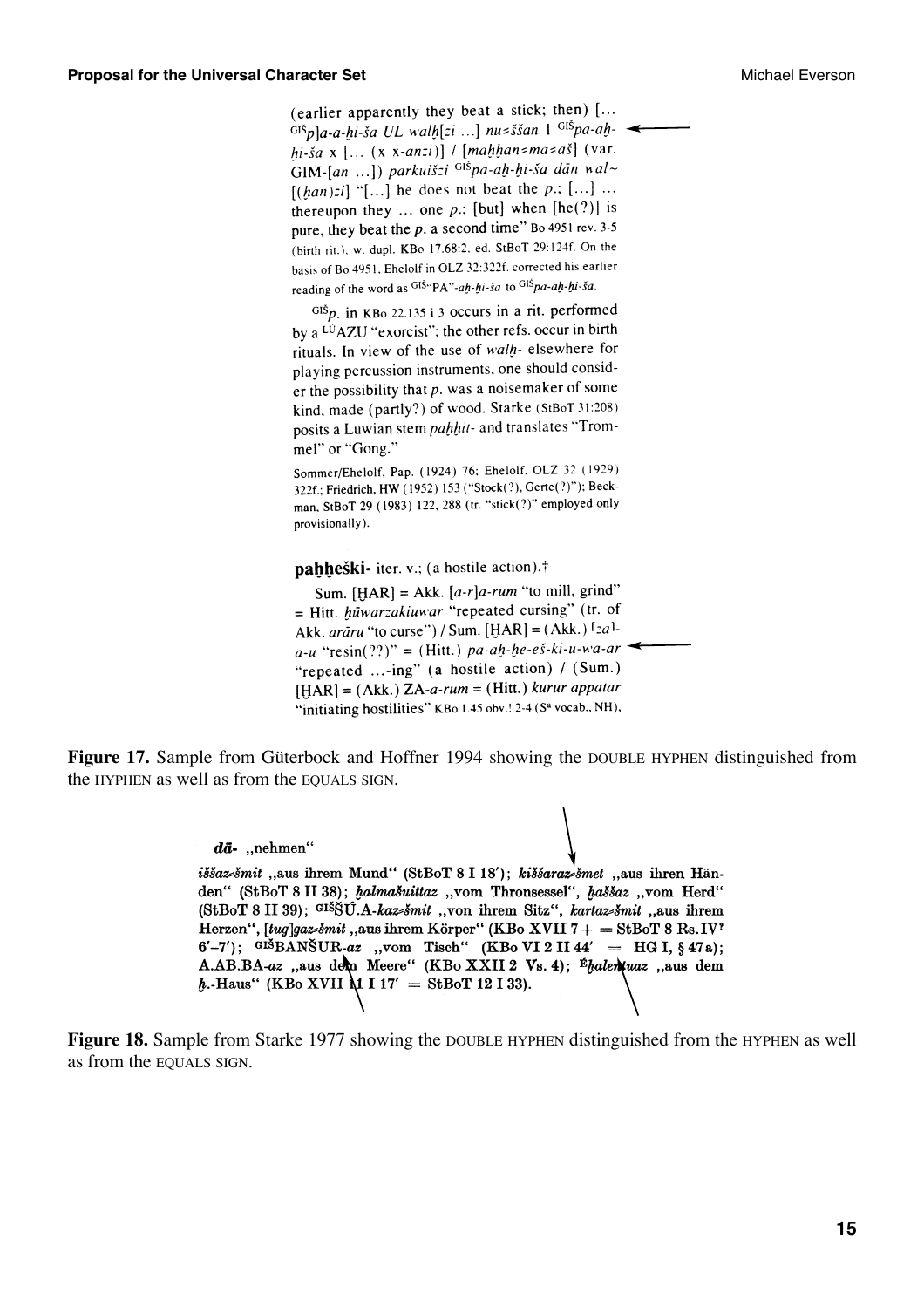### **TABLE XX - Row 2C: COPTIC**

|                         | 2C8                     | 2C9                       | 2CA                     | 2CB                     | 2CC                   |
|-------------------------|-------------------------|---------------------------|-------------------------|-------------------------|-----------------------|
| $\mathbf 0$             | $\mathfrak{A}$          | $\boldsymbol{\Pi}$        | $\lambda$               | $\boldsymbol{\Pi}$      |                       |
| $\mathbf{1}$            | B                       | ${\bf P}$                 | $\boldsymbol{\beta}$    | $\mathbf{p}$            |                       |
| $\boldsymbol{2}$        | $\boldsymbol{\zeta}$    | $\mathbf C$               | $\overline{\mathsf{S}}$ | $\mathbf C$             |                       |
| 3                       | $\boldsymbol{\lambda}$  | $\mathbb{J}$              | $\boldsymbol{\Sigma}$   | $\mathbf T$             |                       |
| $\overline{\mathbf{4}}$ | $\boldsymbol{\epsilon}$ | ${\bf \hat{T}}$           | $\epsilon$              | r                       |                       |
| 5                       | $\mathcal{E}^{\prime}$  | Ф                         | $\mathcal{E}$           | φ                       |                       |
| 6                       | $\zeta$                 | $\boldsymbol{\chi}$       | $\boldsymbol{z}$        | $\boldsymbol{\chi}$     |                       |
| $\overline{7}$          | $\mathbf H$             | \$                        | $\overline{\mathbf{H}}$ | $\Psi$                  |                       |
| 8                       | $\boldsymbol{\theta}$   | $\boldsymbol{\mathsf{W}}$ | $\boldsymbol{\theta}$   | $\boldsymbol{\omega}$   |                       |
| 9                       | l                       | टे                        | ſ                       | $\mathbf{\hat{z}}$      |                       |
| A                       | $\bf K$                 | ₽                         | K                       | $\mathbf{\dot{F}}$      |                       |
| $\mathsf B$             | $\lambda$               |                           | $\mathbf{y}$            | 書                       |                       |
| $\mathsf C$             | $\mathbf{U}$            |                           | $\mathbf{\mathfrak{U}}$ |                         |                       |
| $\mathsf{D}$            | <b>N</b>                |                           | N                       | $\frac{d}{d\mathbf{c}}$ |                       |
| $\mathsf{E}$            | z                       |                           | $\boldsymbol{\xi}$      |                         | $\cdot \bullet \cdot$ |
| $\overline{F}$          | $\overline{\mathbf{0}}$ |                           | $\mathbf 0$             |                         | $\boldsymbol{\zeta}$  |

2055

 $\begin{array}{c} \hline \end{array}$ 

 $\overline{\phantom{a}}$ 

**G = 00**  $P = 00$